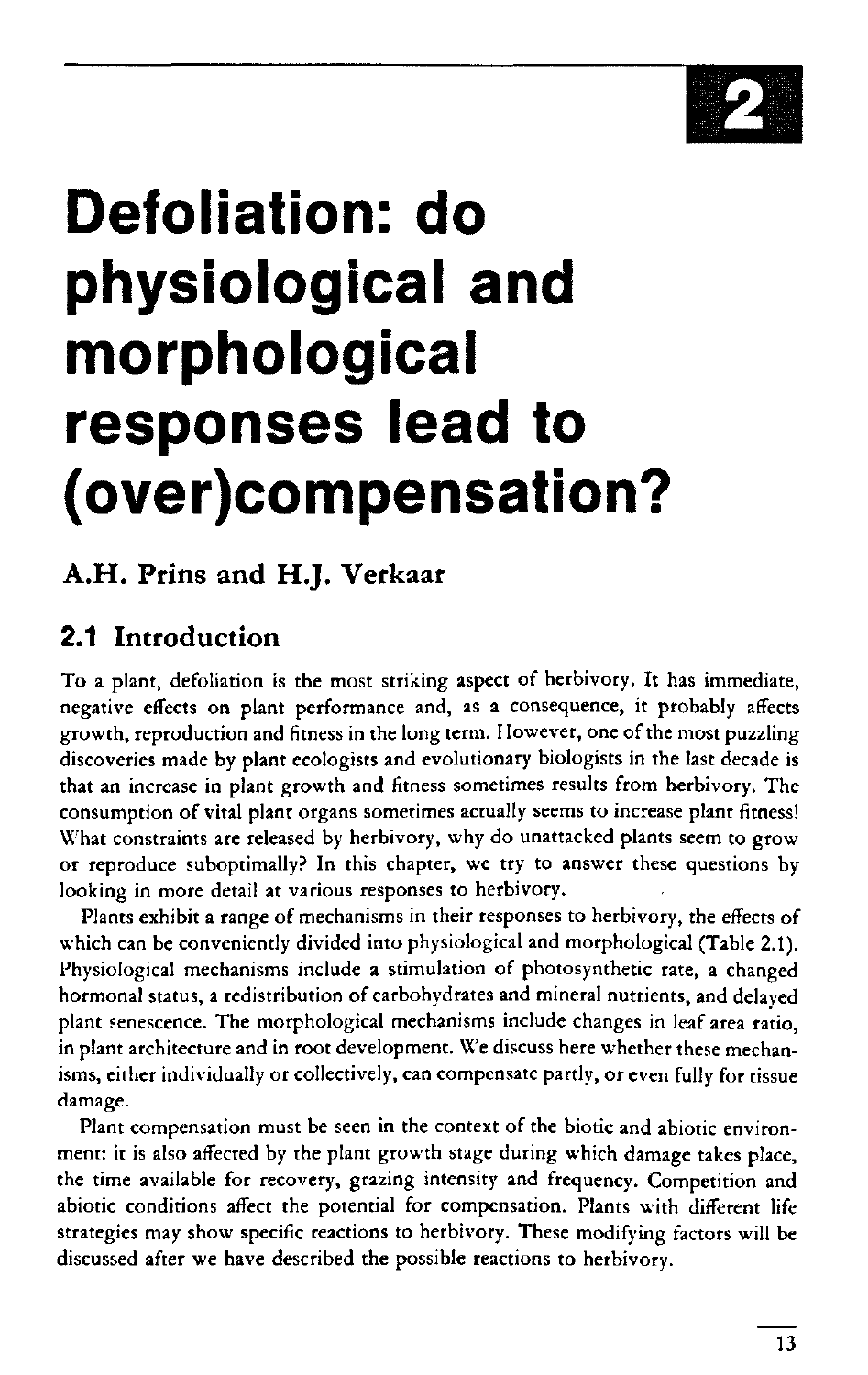| Plant<br>Table 2.1.      | responses to defoliation/berbivory |                                            |                   |                                  |
|--------------------------|------------------------------------|--------------------------------------------|-------------------|----------------------------------|
|                          | Comments                           | Species                                    | Lab (L)/field (F) | References                       |
| PHYSIOLOGICAL MECHANISMS |                                    |                                            |                   |                                  |
| Increased NAR            |                                    | Pinus radiata                              |                   | Sweet and Wareing (1966)         |
|                          |                                    | Nicotiana tabacum                          |                   | Kolodny-Hirsch et al. (1986)     |
|                          | Depends on N-availability          | Cynoglossum officinale                     |                   | Verkaar et al. (1986)            |
|                          |                                    | Verbascum thapsus                          |                   |                                  |
|                          | Limited duration                   | Cynoglossum officinale<br>Senerio jarobaea | یہ                | Prins et al. (1989)              |
|                          | Limited duration                   | Briza subaristata                          |                   | Oesterheld and McNaughton (1991) |
|                          | For a longer period, due           | Bouteloua curtipendula                     |                   | Ingham and Detling (1986)        |
|                          | to repeated clipping               |                                            |                   |                                  |
| Reduced NAR              | At site of infection,              | Several species                            | 니                 | Ayres (1991)                     |
|                          | temporary increase in              |                                            |                   |                                  |
|                          | younger leaves                     |                                            |                   |                                  |
|                          |                                    | Brassica spp.                              |                   | Van Emden (1990)                 |
|                          |                                    | Iycopersicon                               |                   | Royalty and Perring (1989)       |
| Increased carbohydrate   | Total biomass yield                | Agropyron smithii                          |                   | Polley and Detling (1989)        |
| investment in above-     | reduced by defoliation             |                                            |                   |                                  |
| ground plant parts       | Total biomass yield                | Bouteloua gracilis                         | ᆜ                 | Jaramillo and Detling (1988)     |
|                          | reduced by defoliation             |                                            |                   |                                  |
|                          | Rapidly forming new                | Euphorbia esula                            | щ                 | Cyr and Bewley (1990)            |
|                          | lea ves                            |                                            |                   |                                  |
|                          | Remobilization                     | Trifolium repens                           | ڊ                 | Baur-Höch et al. (1990)          |
|                          | proportional to initial            |                                            |                   |                                  |
|                          | contents and intensity of          |                                            |                   |                                  |
|                          | herbivory                          |                                            |                   |                                  |
| Increased nitrogen       | Mobilized as soluble               | Trifolium                                  | ᆜ                 | Culvenor et al. (1989)           |
| investment in above-     | protein to newly formed            | subterraneum                               |                   | Culvenor and Simpson (1991)      |
| ground plant parts       | <b>leaves</b>                      |                                            |                   |                                  |
|                          |                                    | I rifolium repens                          | ب                 | Marriort and Haystead (1990)     |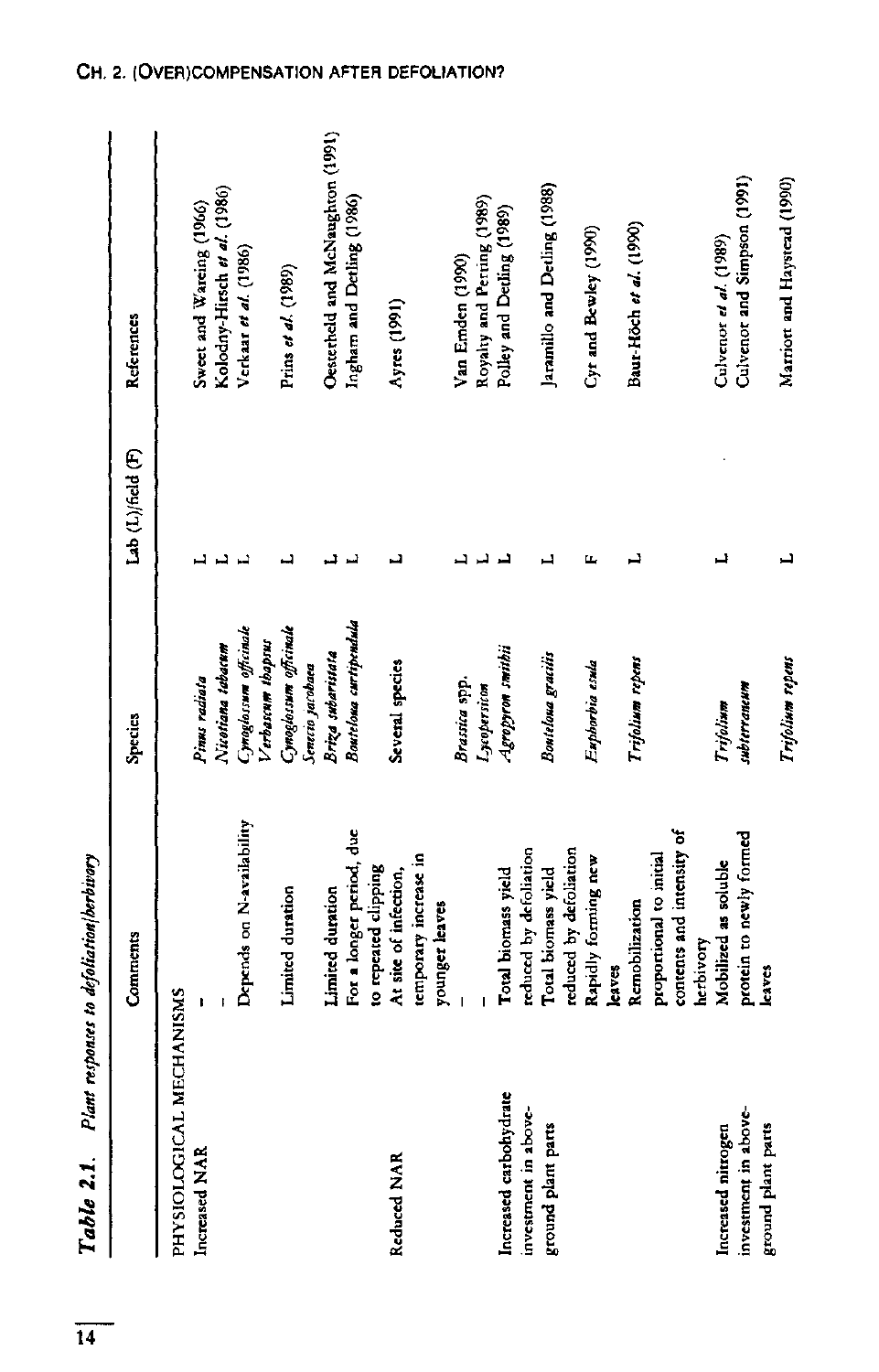| Delayed plant senescence | chlorophyll and enzyme<br>increased retention of<br>Inhibition of protein.<br>degradation, reduced<br>starch accumulation,<br>mature leaves | Nicotiana tabacum        | íz,          | Kolodny-Hirsch et al. (1986)          |
|--------------------------|---------------------------------------------------------------------------------------------------------------------------------------------|--------------------------|--------------|---------------------------------------|
|                          | Regulated by hormonal<br>activity                                                                                                           | Several plant<br>species | L            | Thimann (1980, 1987)<br>Nooden (1980) |
|                          | Only for two oldest, fully                                                                                                                  | Agropyron desertorum     | щ            | Nowak and Caldwell (1984)             |
|                          | senescence not affected in<br>expanded leaves,                                                                                              | Agropyron spicatum       |              |                                       |
|                          | all other foliage elements                                                                                                                  |                          |              |                                       |
| MORPHOLOGICAL MECHANISMS |                                                                                                                                             |                          |              |                                       |
| Increase in LAR          | Increase higher in                                                                                                                          | Cynoglossum officinale   |              | Prins et al. (1989)                   |
|                          | severely defoliated plants                                                                                                                  | Senecio jacobaea         |              |                                       |
|                          |                                                                                                                                             | Senecio vulgaris         |              | Paul and Ayres (1986)                 |
| Decrease in LAR          |                                                                                                                                             | Vicia Jaba               |              | Paul and Ayres (1986)                 |
| Stimulated growth from   | More inflorescences                                                                                                                         | jurinea mollis           |              | Inouye (1982)                         |
| axillary buds            | More inflorescences                                                                                                                         | Senecio jacobaea         | $\mathbf{u}$ | Islam and Crawley (1983)              |
|                          | Positive effect on seed                                                                                                                     | Ibomopsis aggregata      |              | Paige and Whitham (1987)              |
|                          | production                                                                                                                                  |                          |              |                                       |
|                          | Positive effect on seed                                                                                                                     | Ipomopsis arizonica      | щ            | Maschinsky and Whitham (1989)         |
|                          | production under some                                                                                                                       |                          |              |                                       |
|                          | circumstances                                                                                                                               |                          |              |                                       |
|                          | Negative effect on seed                                                                                                                     | Epilobium latifolium     | щ            | Doak (1991)                           |
|                          | production                                                                                                                                  |                          |              |                                       |
| Changed leaf demography  | Decreased leaf initiation                                                                                                                   | Cardamine cordifolia     | Ľ,           | Louda (1984)                          |
|                          | and leaf survival                                                                                                                           |                          |              |                                       |
| Pseudogall formation     | Induced by aphids                                                                                                                           | Prunus padus             | Ľ.           | Leather (1988)                        |
|                          |                                                                                                                                             |                          |              |                                       |

 $\hat{\boldsymbol{\cdot}$ 

 $\mathcal{L}_{\rm{max}}$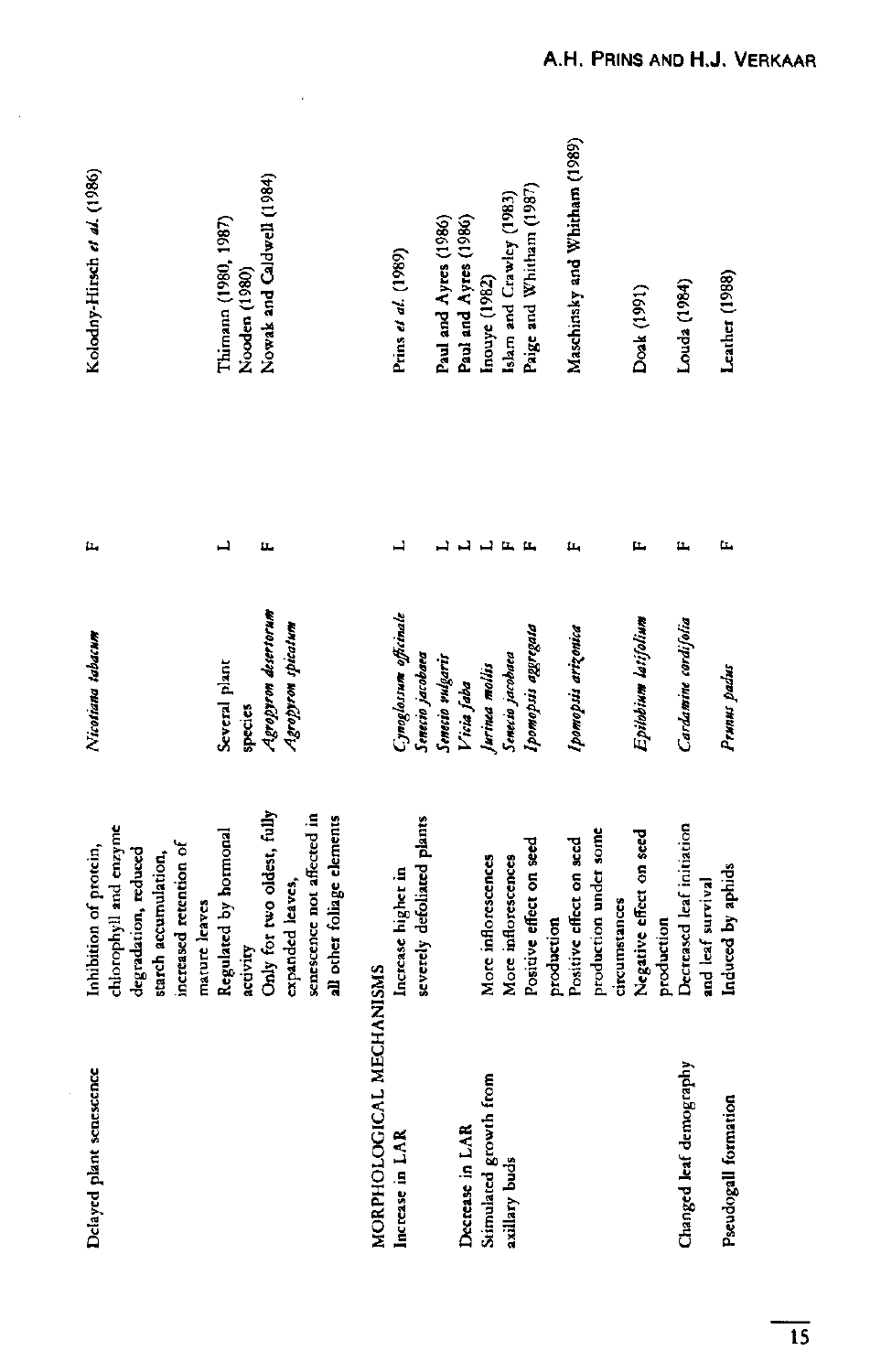Table 2.1. (Continued)

|                         | Comments                                                         | Species                                     | Lab (L)/field (F) | References                   |
|-------------------------|------------------------------------------------------------------|---------------------------------------------|-------------------|------------------------------|
| hanged root development | growth and root weight<br>Decreased root length                  | Agropyron desertorum                        |                   | Richards (1984)              |
|                         | Decrease in root:shoot                                           | Rumex crispus                               |                   | Bentley and Whittaker (1979) |
|                         | Decrease in root:shoot<br>ratio<br>ratio                         | Eucalyptus blakelyi                         |                   | Vranjic and Gullen (1990)    |
|                         | Increase in root:shoot<br>ratio                                  | Rumex optusifolius                          |                   | Bentley and Whittaker (1979) |
|                         | Compensation for loss of<br>above-ground tissue, at              | Plantago lanceolata                         |                   | Fajer <i>et al.</i> (1991)   |
|                         | Decrease in root:shoot<br>the expense of root<br>growth<br>ratio | Several species<br>infected by<br>pathogens |                   | Ayres (1991)                 |
|                         |                                                                  |                                             |                   |                              |

 $\ddot{\phantom{0}}$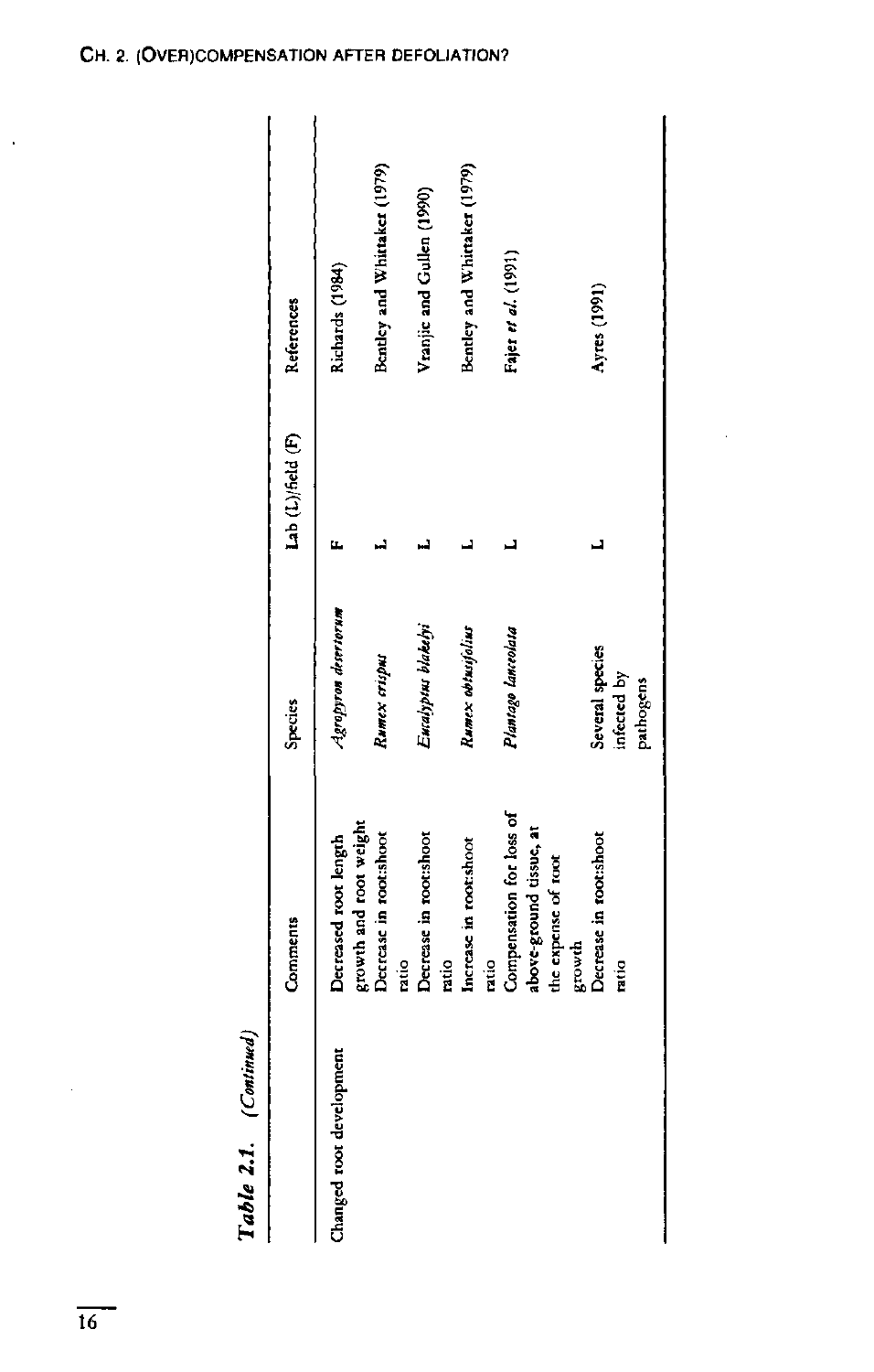## 2.2 Physiological reactions to herbivory

#### 2.2. 1 *Changes in efficiency of dry matter assimilation*

Defoliation imparts a severe physiological stress on plants by suddenly restricting the availability of photosynthate needed for growth. Young plants, and plants that have not yet developed a storage reserve system, suffer most from this sudden stress (Cyr and Bewley, 1990). Plants may be stimulated to compensate physiologically for the removal of tissue.

In a classical experiment with *Pinus radiata,* Sweet and Wareing (1966) showed that, 6 days after removing one-third or all the fully expanded leaves, defoliated plants had a higher net photosynthetic rate per unit of remaining leaf than undefoliated plants. The severely defoliated plants even had a higher photosynthetic rate than moderately defoliated plants. Periods of increased efficiency in assimilating dry matter were found after artificial damage in *Nicotiana tabacum* (Kolodny-Hirsch *et ai,* 1986). These correlated with increases in chlorophyll, soluble proteins, and ribulose-l,5-bisphosphate carboxylase oxygenase content. Such physiological responses are found fairly often in plants affected by defoliation (Alcock, 1964; Wallace *et al.,* 1984; Danell *et ai,*  1985) and have been noted, also, in upper healthy leaves of plants infected on lower leaves by biotrophic pathogens (Walters and Ay res, 1983). Pathogens, such as rust or powdery mildew fungi, were found to reduce the rate of net photosynthesis at the site of infection in groundsel, pea and barley, but in the younger leaves net photosynthesis was temporarily increased (Ayres, 1991).

An enhanced net assimilation rate (NAR) may lead to the successful replacement of leaf tissue. However, this response depends on nitrogen availability, e.g. in situations with a high nitrogen availability NAR was significantly higher in defoliated *Cynoglossum officinale* and *Verbascum thapsus* than in undefoliated plants, but this increase did not occur when nitrogen was not available (Verkaar *et al.,* 1986).

In *Senecio jacobaea* and *C. officinale,* the increase in NAR as a result of damage was only temporary (Figure 2.1). The higher NAR was found for a short period after defoliation and only at the higher level of defoliation. After moderate defoliation in *C. officinale* no increase in NAR was found in the first few weeks, but during the second part of the experiment NAR temporarily decreased less quickly than in the undefoliated plants (Figure 2.1) (Prins *et al.,* 1989). A significantly higher NAR may be found only for a short period after defoliation, the rate soon decreasing to equal that found in non-defoliated plants. This was also found after defoliation of the grass, Briza *subaristata,* a native perennial grass from the flooding pampas of Argentina (Oesterheld and McNaughton, 1991a).

Repeated clipping may prolong increased net photosynthesis: in *Bouteloua curtipendula,* defoliated at weekly intervals, rates of photosynthesis and transpiration per unit of leaf area at final harvest (7-95 days after planting) were two to three times higher in defoliated plants than in undefoliated plants (Ingham and Detling, 1986).

Defoliation causes a sudden change in carbon status and therefore in source/sink relationships, even within the shoot. The increase in NAR in the remaining leaves suggests that photosynthesis can be temporarily increased to meet an increased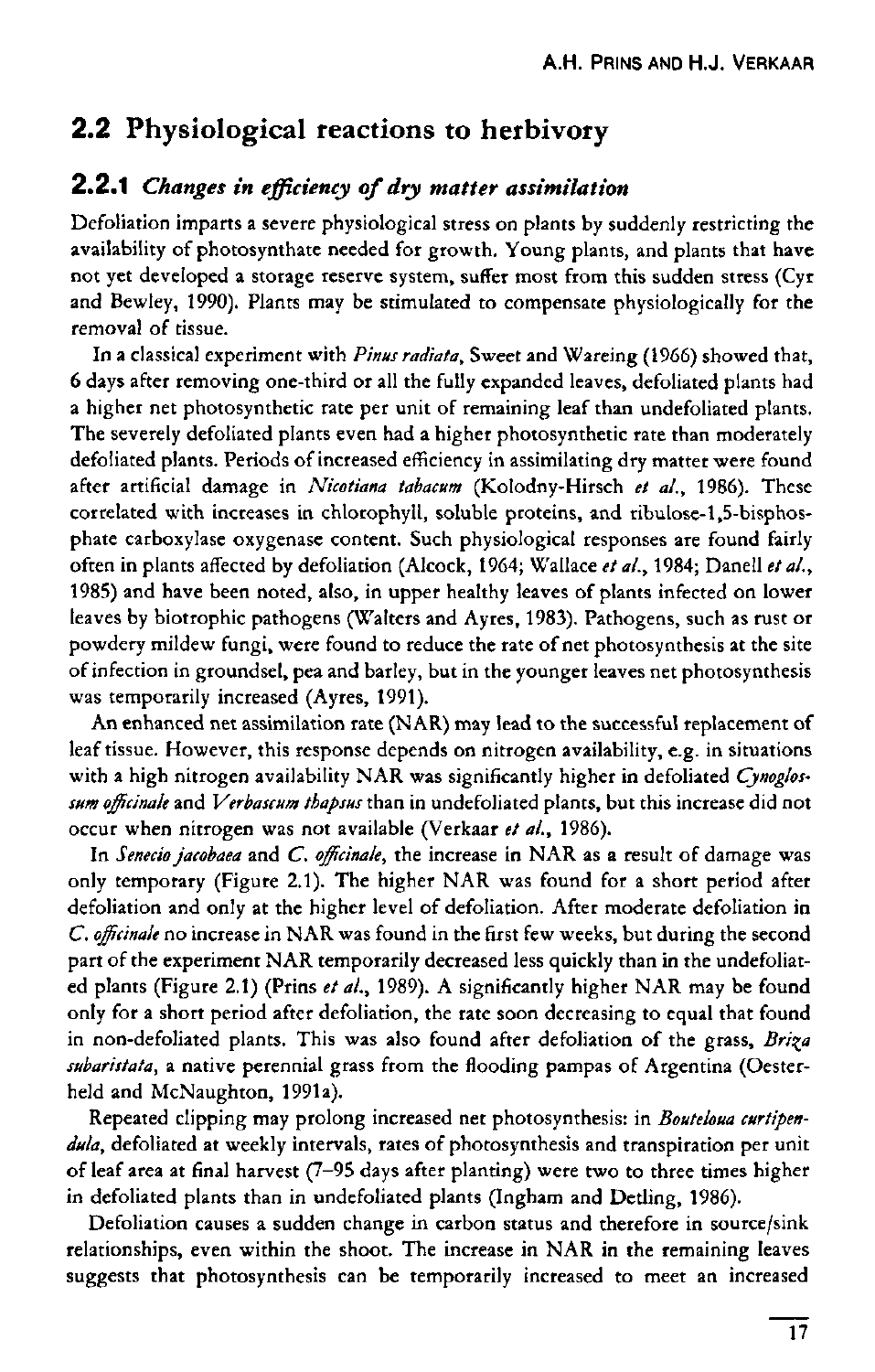

demand for photosynthates in the remaining root and the newly formed shoots (Neales and Incoll, 1968; Wareing and Patrick, 1975). However, no net increase and even decreasing levels of assimilation were found in some studies. The aphid, *Brevicoryne brassicae,* feeding on Brussels sprout, not only induced a decrease in the number of leaves and the leaf area, but the remaining leaves on the infested plants were less efficient assimilators. Aphid feeding results in leaf curling and a decreased density of stomata in new leaves, factors which might contribute to the difficulties the plant has in compensating for tissue damage (van Emden, 1990). Feeding of mites, *Aculops*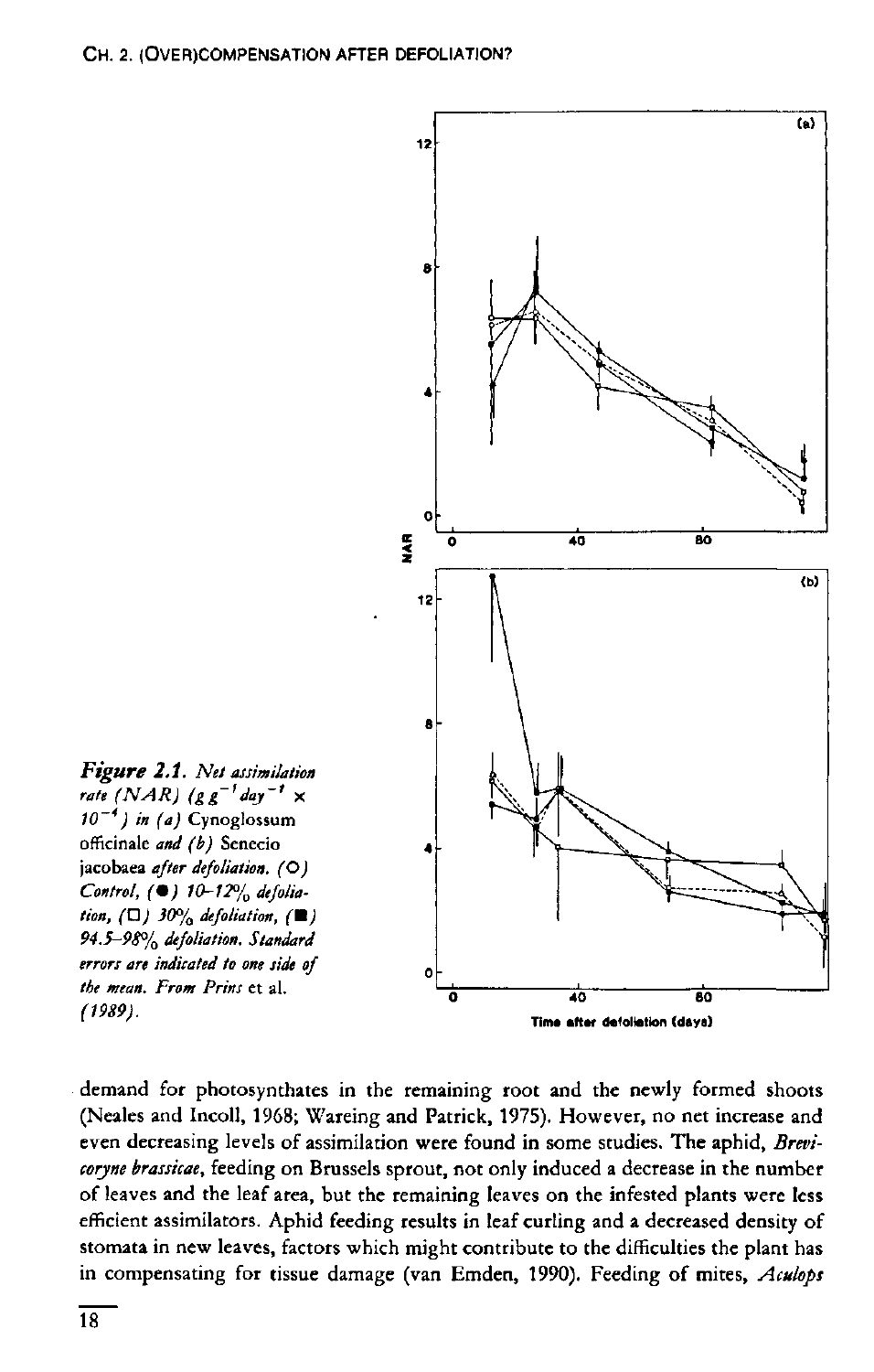*lycopersici,* caused a reduction in net photosynthesis of affected tomato leaflets. Net photosynthesis and mite-days per cm<sup>2</sup> of leaflet were significantly negatively related. Moreover, healthy tomato leaflets did not show an increase in photosynthesis to compensate for the reduction in the damaged leaflets (Royalty and Perring, 1989).

#### 2.2.2 *Redistribution of carbohydrates and mineral nutrients*

Regrowth following herbivory can be increased by changes in the translocation pattern of newly formed carbon or by the redistribution of previously accumulated carbon. Translocation of carbohydrates and nitrogen compounds from the roots to the leaves can occur at rates higher than in ungrazed conditions. Changes in the steady-state processes of carbon fixation and translocation have been extensively studied, but, at this moment, the exact mechanism governing the changes following herbivory is unknown (Dyer *eta/.,* 1991). Note that Farrar (in Chapter 8) proposes that no new mechanisms need to be involved to explain carbon partitioning in the potentially more complex situation where plants are infected by a microbe; the principles of turgor-driven bulk flow apply equally well to both healthy and infected plants.

In the grasses, *Agropyron smithii* and *Bouteloua gracilis*, an increased investment in above-ground relative to below-ground biomass and nitrogen was found after defoliation (Jaramillo and Detling, 1988; Polley and Detling, 1989). However, total biomass yield was significantly reduced. Following defoliation, certain herbaceous perennials redistribute carbon primarily from leaf and stem base to active meristems, thus rapidly forming new leaves (Cyr and Bewley, 1990). In stolons of *Trifolium repens,* carbohydrate reserves, mostly starch, were remobilized in proportion to their initial contents, and when plants were more severely damaged, remobilization was greater (Baur-Höch *et al.,* 1990).

Remobilization of nitrogen following herbivore attack has received much less attention than carbohydrate remobilization (Culvenor and Simpson, 1991), probably because net changes are smaller (Smith and Silva, 1969; Caldwell *et al.,* 1981). In *Trifolium subterraneum,* 17% of the nitrogen present in storage organs (branch, taproot, fine roots, nodules) was mobilized as soluble protein to the newly formed leaves after defoliation (Culvenor *et al.,* 1989; Culvenor and Simpson, 1991). Comparable results were found for *T. repens* (Marriot and Haystead, 1990).

#### 2.2.3 *Delayed plant senescence*

Following herbivory, the enhanced demand for assimilates from the remaining plant tissue may delay the normal decline of photosynthetic rate with age in the unattacked or partly defoliated leaves. Arrested senescence in response to leaf loss has been reported for a wide range of plants (Woolhouse, 1967; Wareing *etal.,* 1968). Regreening of yellow senescent leaves on vegetative plants of *Nicotiana tabacum* could be induced by removal of the younger leaves of the plant (Woolhouse, 1967). Not only leaf herbivory, but also the removal of reproductive organs, such as developing fruits or seeds, can delay the onset of senescence.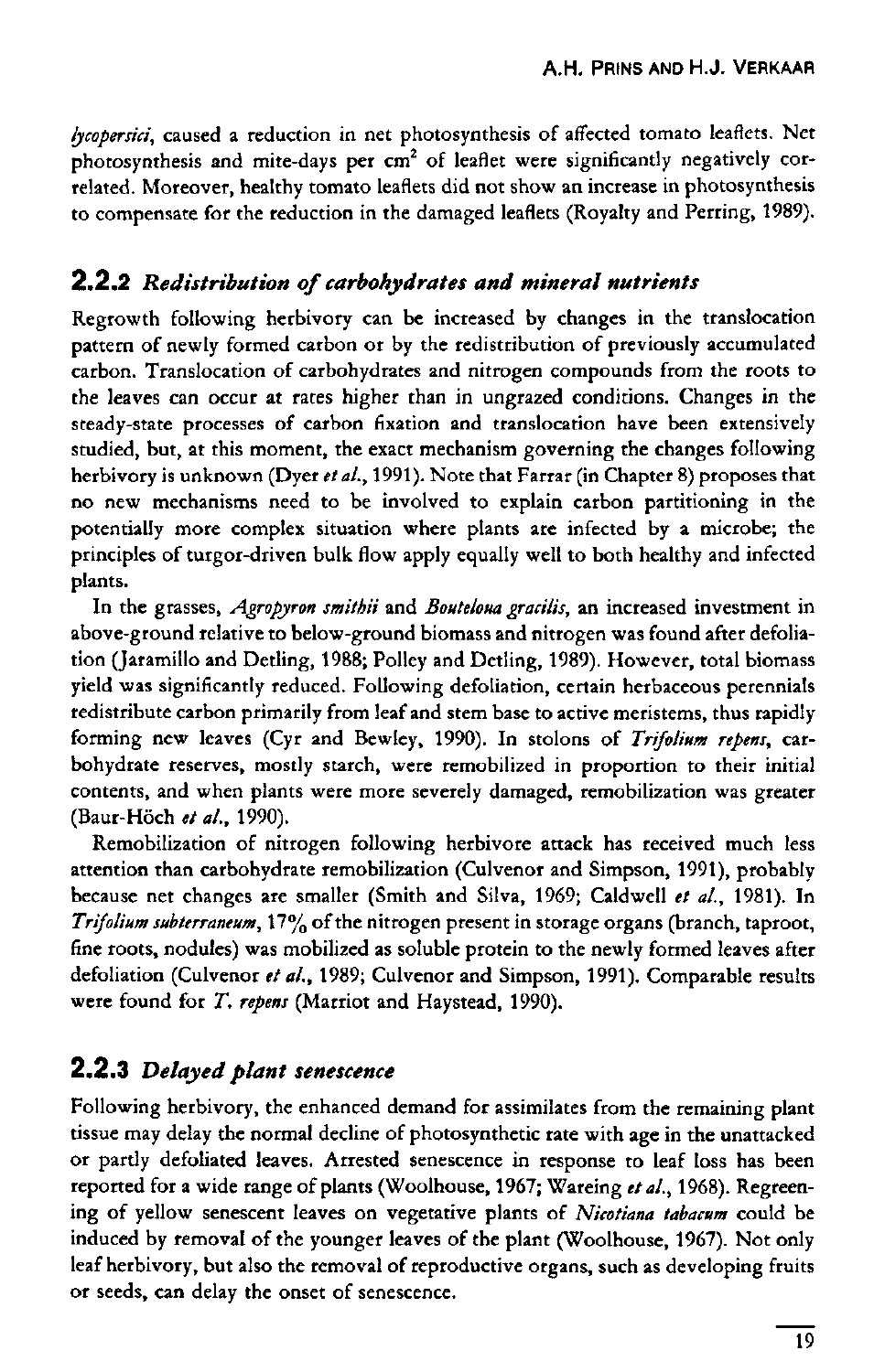A delay in leaf senescence is characterized by the inhibition of protein, chlorophyll and enzyme degradation, reduced starch accumulation, and increased retention of mature leaves (Kolodny-Hirsch *et al.,* 1986). The control of senescence processes is regulated by hormonal activity (e.g. Nooden, 1980; Thimann, 1980, 1987).

A delay in senescence is not always documented for all leaves following herbivory: in *Agropyron desertorum* and *A. spicatum* the onset of senescence was found only for the two oldest, fully expanded leaves that were present when the plants were initially clipped; the initiation and senescence of all other foliage elements were not affected by the clipping treatments (Nowak and Caldwell, 1984).

## 2.3 Morphological reactions to herbivory

#### 2.3.1 *Changes in leaf area ratio*

The morphological mechanism behind regrowth may involve an increase in leaf area ratio (LAR, cm<sup>2</sup>g<sup>-1</sup>). In the biennials, S. *jacobaea* and C. officinale, LAR increa moderate (30%) and even more at high (94-100%) degrees of defoliation (Figure 2.2) (Prins *et al.,* 1989).

In plants infected by pathogens, the inhibition of net photosynthesis in the infected leaves, as mentioned in Section 2.2.1, may be compensated by an increase in leaf area ratio (Paul and Ayres, 1986; Ayres, 1991). In nutrient-rich as well as nutrient-poor situations, an increase in LAR was found in groundsel, *Senecio vulgaris.* However, the opposite reaction has also been reported: *Vicia faba* infected by rust exhibited a decreased leaf area ratio (Williams, 1978).

#### 2.3.2 *Changes in plant architecture*

Damage to the shoot apex by herbivory affects apical dominance and stimulates growth of branches from axillary buds, previously inhibited by auxins produced in the shoot apex (Salisbury and Ross, 1985). The release of competition for nutrients and carbohydrates between the axillary buds and the shoot apex may also contribute to the cessation of the inhibition of axillary buds (Benner, 1988).

An alteration in branching pattern following apex removal is frequently found (e.g. Taylor and Bardner, 1968; Inouye, 1982; Islam and Crawley, 1983; Paige and Whitham, 1987; Maschinsky and Whitham, 1989). Apex removal may induce plants that normally form a terminal inflorescence to produce a greater number of inflorescences. Nothwithstanding this greater number of inflorescences, a negative effect of herbivory on seed production is often found (e.g. Doak, 1991). This may be caused by the direct loss of tissue or by the loss of the future photosynthetic capacity of that tissue. Moreover, apex removal causes a delay in plant growth because the axillary branches first have to form leaves before the photosynthetic rate can reach the same level as before defoliation.

Various morphological reactions to herbivory are found when plant parts other than the apex are affected. In the birches, *Betula pendula* and *Betulapubescens,* a decrease in the number of long shoots was found, but the frequency of branched shoots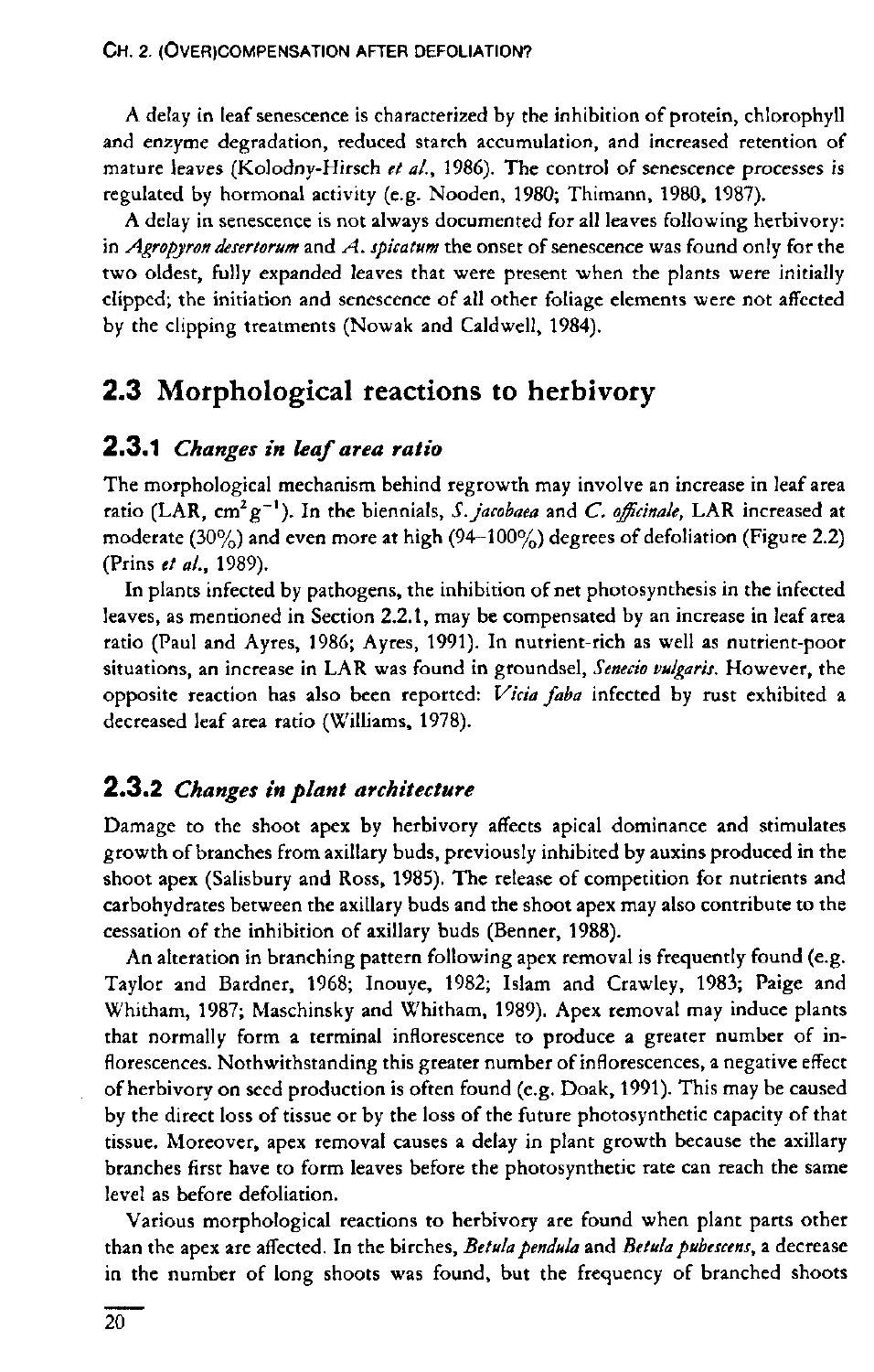

increased, as well as the length and dry weight of individual shoots (Danell *et ai,* 1985; Bergström and Dannell, 1987). Feeding by the weevil, *Unapsis euonymi,* increased leaf abscission in *Euonymus fortunei.* This may not have been detrimental to the plant because photosynthetic output of the leaves had already been impaired as a result of chlorosis in the insect-damaged leaves (Cockfield and Potter, 1986).

In the herbaceous crucifer, bittercress, *Cardamine cordifolia,* leaf herbivory well below complete defoliation (25% of the leaf area) changed leaf demography (leaf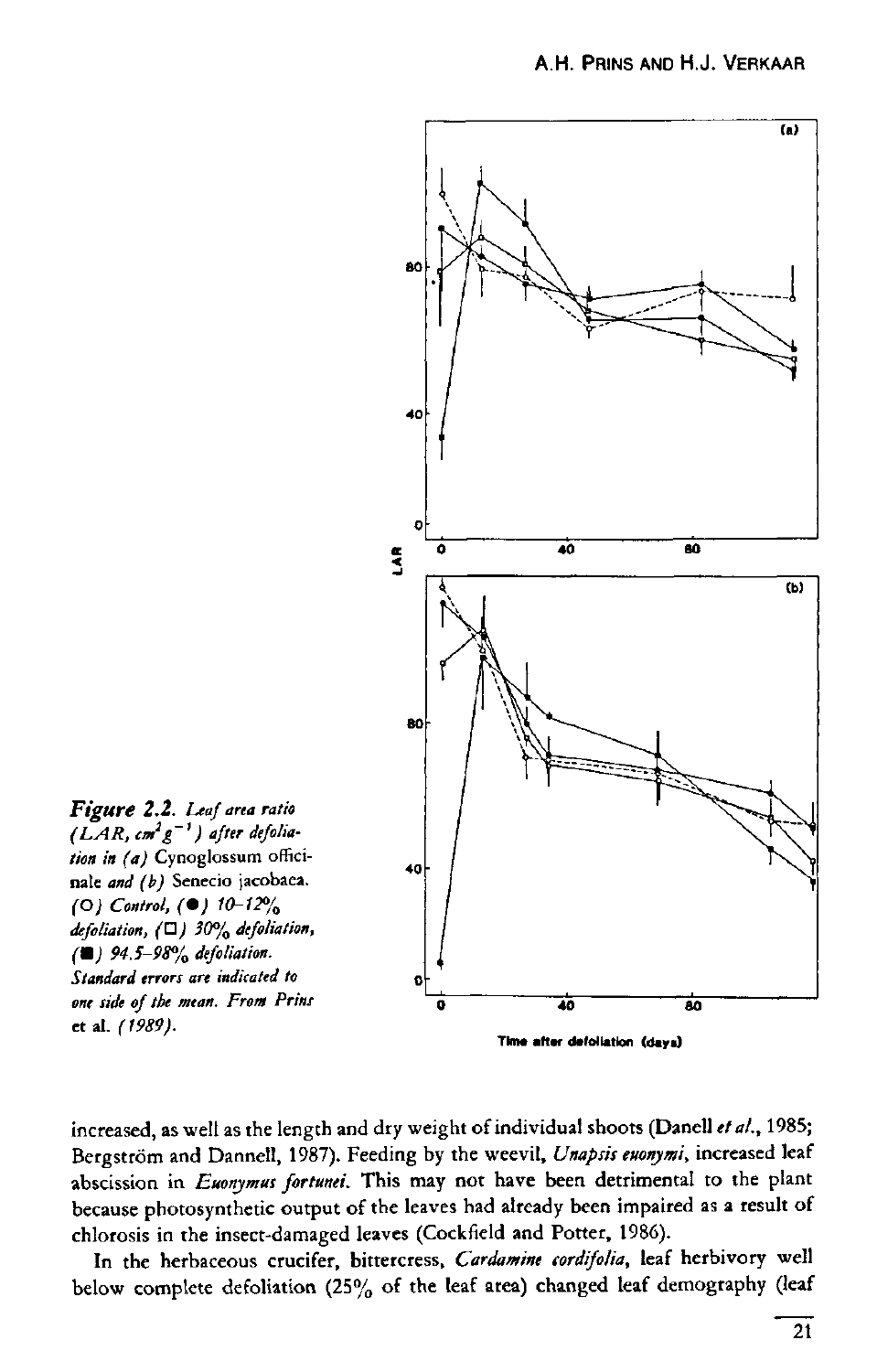initiation and leaf survival) and reduced plant performance (a decrease in plant stature, leaf area and fruit production)(Louda, 1984).

Different herbivores may attack the same plant in different ways and, therefore, cause different morphological responses. Marked changes in plant architecture are found as a result of aphid infestation *{Rhopalosiphum padi)* on bird cherry *{Prunus padus).* Aphids induce the formation of a pseudogall at high infestation levels and the shoot tip is killed, preventing terminal bud formation. Attacked leaves are likely to reduce the photosynthetic capacity of the plant during the rest of the year, because attacked leaves are discoloured and malformed. In contrast, a moth, *Yponomeuta evonymellus,* defoliates the tree after bud formation is completed. The tree can form regrowth leaves after defoliation has ended (Leather, 1986; 1988).

#### 2.3. 3 *Leaf damage and root development*

The allocation of more resources to above-ground regrowth is a common and widespread reaction of plants to herbivory, as well as to infection by fungi (Ayres, 1991). Sometimes this is attended by a decrease in root-length growth and weight. In *Agropyron desertorum,* a grazing-tolerant bunchgrass, root-length growth of clipped plants was 50% less than that of intact plants. Relatively more resources were allocated to above-ground plant parts, so re-establishing the root:shoot balance. In a grazingsensitive bunchgrass, *Agropyron spicatum,* root elongation was not affected by clipping. In this species, foliage replacement was prevented, and thereby the re-establishment of the root:shoot ratio. Herbivory may, thus, weaken the competitive position of *A. spicatum,* whereas the grazing-tolerant *A. desertorum* may maintain its competitive position (Richards, 1984). In the grazing-tolerant grass, *Sporobolus kentrophyllus,* a similar decrease in biomass allocation to the roots was found. Tillering rate increased in this species (Ruess, 1988).

*Rumex obtusifolius* responded to heavy grazing by an increase in the root:shoot ratio. *Rumex crispus,* on the other hand, responded to defoliation by a decrease of root:shoot ratio (Bentley and Whittaker, 1979).

Patterns of dry matter allocation were altered by infestation of *Eucalyptus blakelyi* by the sap-sucking herbivore, *Eriococcus coriaceus.* Proportionally more dry matter was allocated to the leaves at the expense of root growth. This led to a significantly lower root:shoot ratio in infested than in control plants  $(0.50 \pm 0.25 \nu s. 0.79 \pm 0.22; P <$ 0.001) (Vranjic and Gullan, 1990). In response to simulated herbivory, both in ambient and enriched  $CO<sub>2</sub>$  environments, compensation for the loss of above-ground tissue was found in the perennial herb, *Plantago lanceolata* (Fajer *et al.,* 1991), but at the expense of root growth. Although levels of reproductive output were maintained, negative effects of defoliation on growth, or increased mortality, could be found in later years.

These studies indicate that plants tend to re-establish their root:shoot balance after defoliation, as was proposed by Brouwer (1962a, b, 1963, 1983) in his theory on the functional equilibrium between overground and underground parts. As soon as this species-specific balance is reached, investment in above-ground plant parts may stop,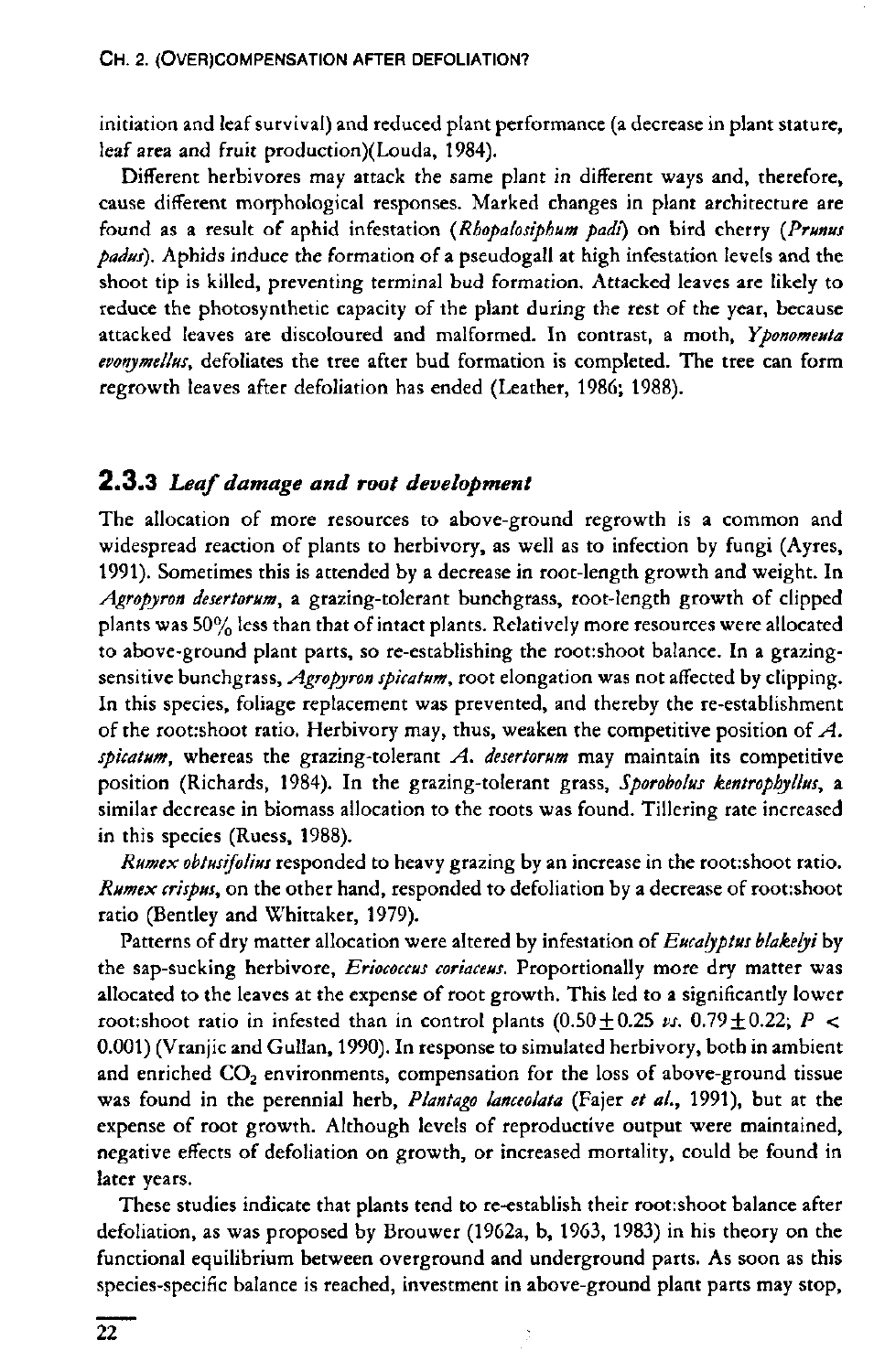and other mechanisms may contribute to compensate for the consequences of leaf losses.

The root:shoot ratio may also be altered as a result of a disease: for example, oat and barley infected with powdery mildew exhibited a decreased root:shoot ratio (Ayres, 1991). The causes of these changes may differ between species and are discussed in more detail by Farrar, in Chapter 8.

## 2.4 Compensation

#### 2.4. 1 *Timing of damage and time for recovery*

The mechanisms described above may partly or fully compensate for the negative effects of defoliation. Compensation is concluded when the cumulative dry weight of the treated plants equals that of the controls, whereas partial compensation occurs when the cumulative dry weight of the treated plants is less than that of the controls (Belsky, 1986). In terms of (over)compensation strategies, the effectiveness of the individual plant's reactions to defoliation strongly depends on growth stage, season, and environmental factors. Grazing systems are characterized by some pattern of independence from these factors, which may be quite persistent.

The possibilities for compensation are highly influenced by the developmental stage of the plant at the time of defoliation. Moreover, the moment during the season when a plant is affected by herbivores also influences possible compensation. These two factors may often be associated, especially in natural situations.

Simulated herbivory by Colorado beetle on potato cultivars resulted in greatest yield reductions when defoliation took place during the main flowering period. When herbivory was simulated through earlier or later defoliation, yield reductions were less, demonstrating that compensation is affected by the time of defoliation (Shields and Wyman, 1984). Artificial damage to *Salix smithiana* growing in central Sweden showed that the most severe growth reductions were when defoliation took place in early-mid summer. At that time, the most productive cohort of leaves was affected (Larsson, 1983). In *Agropjron desertorum,* tiller replacement was not affected by heavy grazing when this took place before the elongation of the internode. Defoliation after the elongation of the internodes (which elevates apical meristems) reduced the number and heights of replacement tillers and, moreover, increased the winter mortality of those tillers produced in autumn (Olson and Richards, 1988a). Turtlehead plants, *Chelone* spp., herbaceous perennials from wet meadows and fens, reacted to herbivory prior to flower bud development by a reduction in the number of reproductive stalks, flower buds, flowers and seed capsules. When plants were severely defoliated after flower buds appeared, only the final number of seed capsules and seeds per capsule were affected (Stamp, 1984). In the herbaceous crop, 'spring cabbage', *Brassica oleracea,*  sensitivity to defoliation increased during the period from planting to head-formation. Sensitivity was maximal when plant leaf area reached approximately  $2000$  cm<sup>2</sup> s not increase afterwards (Wit, 1985). All these studies indicate the importance of the timing of herbivory. Plants defoliated during flowering, or during the most produc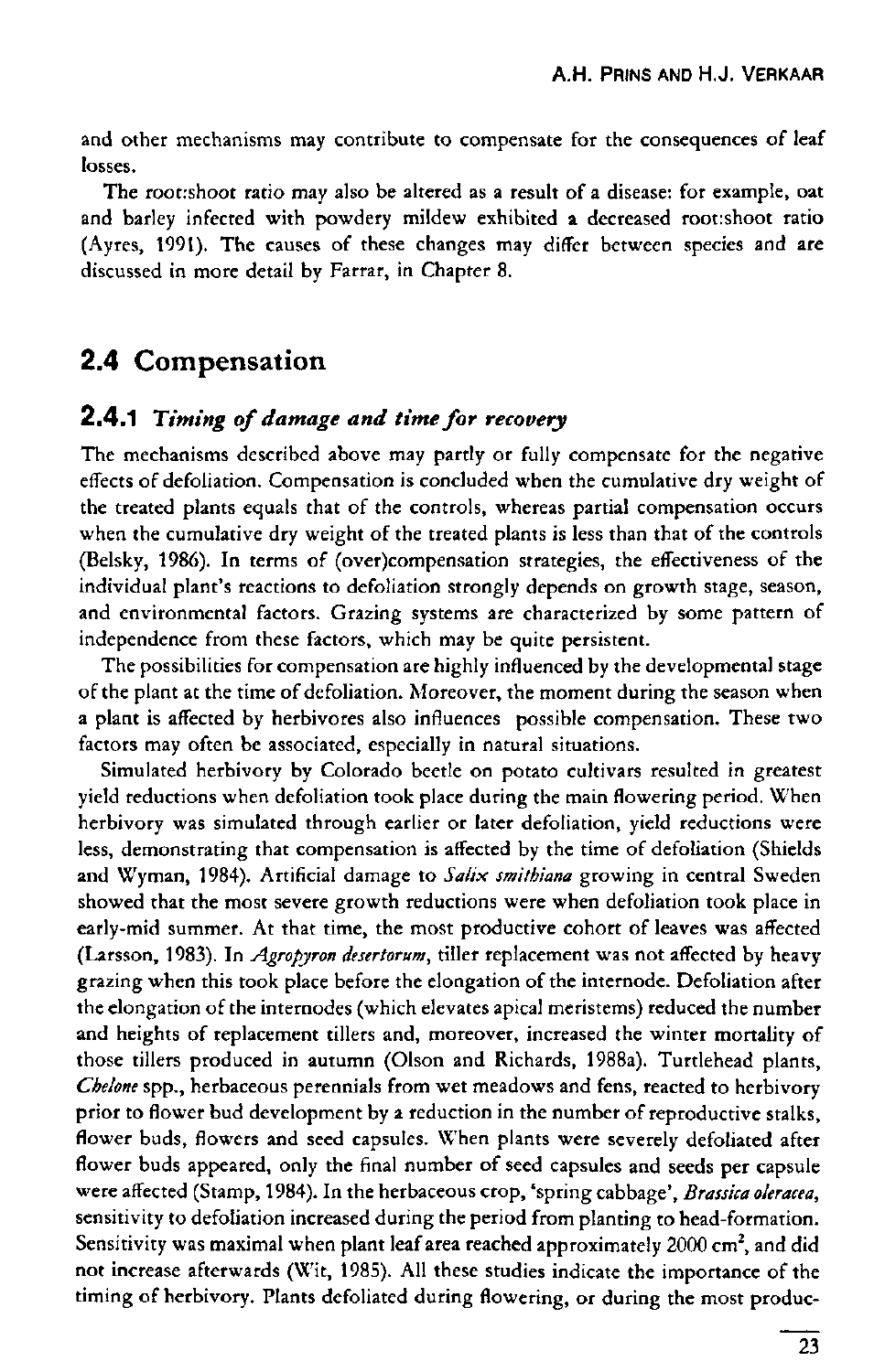tive period in the growing season, are more affected than those defoliated at other times.

Ability to recover from defoliation decreases during the growing season because progressively less time is available to overcome the delay in phenology (Inouye, 1982; Solomon, 1983; Maschinsky and Whitham, 1989). The physiological constraints on a plant may limit compensation of late damage even when environmental conditions are favourable. Therefore, damage later in the season may have an immediate effect on monocarpic species, for example resulting in a delay of flowering (Harris *et al.,* 1978). Theoretically, perennial plants may compensate in a later year for earlier damage.

Plants that flower later than normal may risk less than normal pollination. Thus, self-incompatible species may suffer most, but even in self-compatible species, e.g. *C. officinale,* individuals that flower later in the year produce significantly less seed (de Jong and Klinkhamer, 1991). This last effect emphasizes the importance of male fitness. Not only growth and seed production, but also possible effects on pollination, must be considered when studying a plant's reaction to herbivory.

## **2.4.2** *Gracing intensity*

Our knowledge of the effect of herbivory was, until the last decade, based on agricultural and forestry management practices. Establishing relationships between leaf area loss and yield loss gave an indication of the economic injury level. Correlating the consumption of a single herbivore with the maximum leaf area loss that could be sustained without any significant loss of final yield established the number of herbivores that could be safely allowed per unit leaf area. Growth and seed production were therefore the most important parameters studied. In ecological studies, however, implications for plant fitness are much more important.

In many species, low levels of herbivory do not lead to any reduction in final yield (Seastedt et al., 1983; Olson and Richards, 1988b; Reichman and Smith, 1991). In many situations, growth is limited by environmental factors, and a little herbivory has no additional effect. In laboratory experiments, on the other hand, optimal conditions may quickly result in compensation for the negative effects of herbivory. Thus, when *S.jacobaea* and *C. officinale* suffered low (10%) or medium (30%) defoliation in the laboratory, plants took only 2 weeks to attain the same total plant biomass as undefoliated (control) plants. Complete defoliation affected plant dry weight for a longer period (Prins *et al.,* 1989). Plants with higher levels of defoliation require longer periods to recover than plants defoliated to a lesser extent. As long as the environmental conditions are favourable, however, even severely defoliated plants may recover, if given sufficient time.

## 2.4.3 *The plant's environment*

Most studies on compensation have been under controlled conditions. They are likely to overestimate greatly the ability of plants to compensate for herbivory. While under controlled conditions a shift from root to shoot allocation in defoliated plants may have little effect on nutrient or water uptake, the effects under changing natural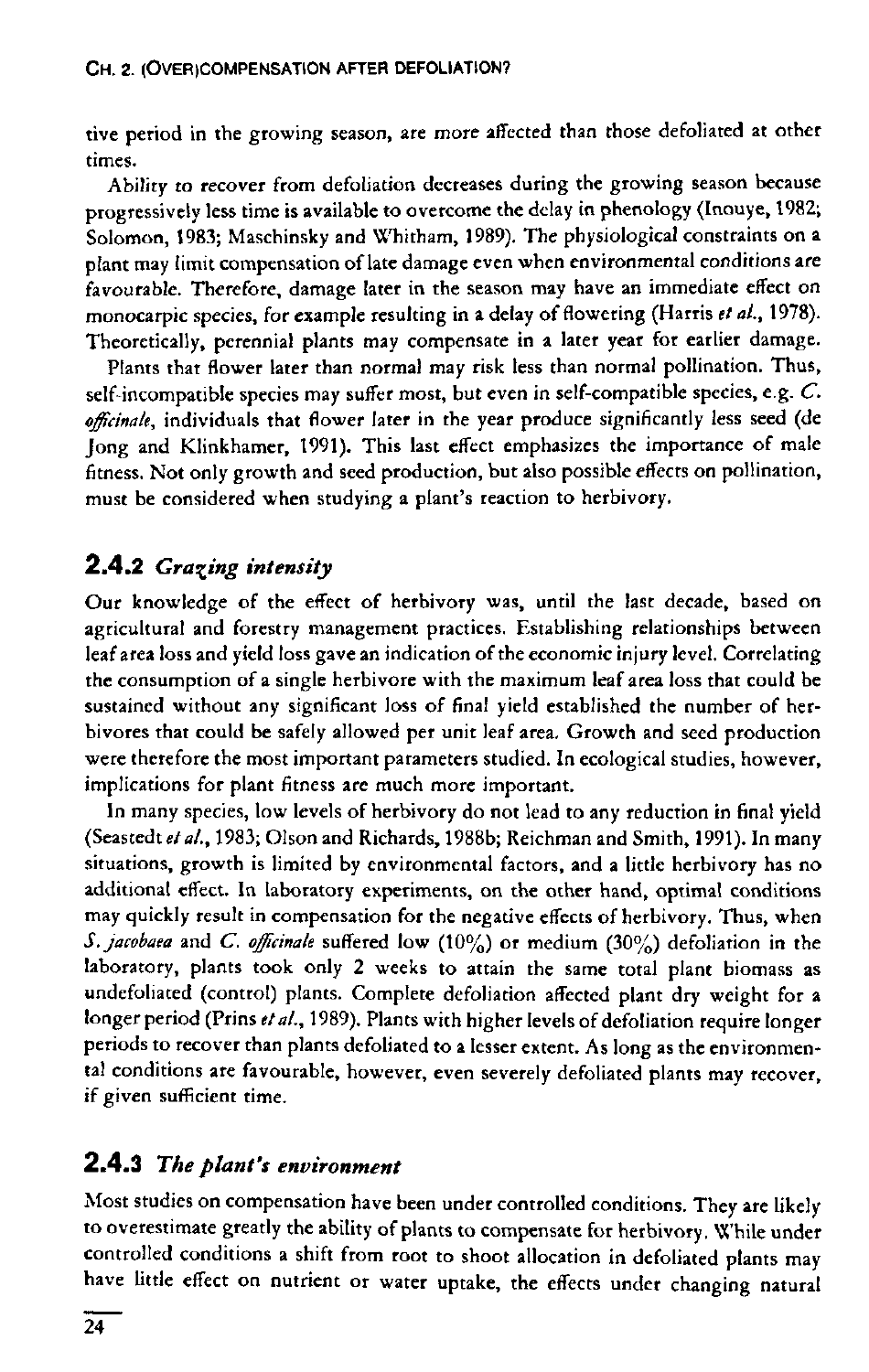conditions may be much larger. There is good evidence that the effects of herbivory are strongest under conditions of water stress, nutrient stress or competition.

Drought can interact negatively with plant compensation characteristics. For the biennial, *S.jacobaea,* decreasing moisture availability limited plant compensation. One irrigation after defoliation was sufficient to increase significantly the mean number of nodes per plant when compared with defoliated plants that were not supplied with water. Incidentally, these results are important for the study of biocontrol agents for *S.jacobaea* in areas where the plant has become a range weed; the full potential of herbivorous agents might be found in years with low moisture conditions (Cox and McEvoy, 1983). Water stress significantly reduced regrowth after clipping in the grass, *I Ijparrhenia filipendula.* Frequent watering stimulated leaf elongation but had no impact on tillering. Nitrogen addition, on the other hand, had a strong impact on tiller number but not on leaf elongation, indicating that each form of stress can act differently on growth (Coughenor *et al.,* 1985).

Differences in nitrogen availability strongly influenced the regrowth capacity of *Verbascum thapsus* and *C. officinale* in the laboratory. \X'ithout nitrogen, *V. thapsus* died after defoliation. However, if given nitrogen, growth of defoliated and undipped plants was similar. In *C. officinale,* defoliated plants that were not supplied with nitrogen did not die, but showed only very little regrowth (Verkaar *et al.,* 1986).

Simultaneous grazing by herbivores and other forms of stress, like competition, may have additive effects on plant performance (Harris, 1973; Whittaker, 1979; Cottam *et al.,* 1986). Pathogens, in combination with other forms of stress, were also found to have additive negative effects on plants (Ayres, 1991). In a situation of combined stress, opposed allocation responses may be found in individual plants. The other stress may impair those morphological and physiological responses to grazing that normally minimize the effects of herbivory on growth rate. Oesterheid and McNaughton (1991b) describe such a situation for the combined effect of grazing and flooding on Serengeti grasses. Grazing may induce plants to allocate resources to leaf production, whereas flooding may increase the allocation of resources to the roots, because the maintenance of roots in an anoxic environment may be costly. A synergism between invertebrate herbivory and another form of stress, i.e. competition, was found in *R. obtusifolius.* Only in competing plants did herbivory cause a significant reduction in plant growth (Cottam *et al.,* 1986).

Particular situations are conceivable, however, in which some forms of stress may interact positively with grazing. The removal of self-shading by grazing is an example. Under conditions of high atmospheric humidity and ample water supply, grazing may be beneficial by removing transpiring leaf area. Grazed plants may survive a drought period, whereas ungrazed plants may desiccate (Verkaar, 1988). Thus, in the grasses, *Hjparrbenia ruja* and *Trachjpogonplumosus,* grazing and water stress interacted strongly; the effects of defoliation were reduced under water stress, probably because there was a more gradual depletion of soil water when the transpiring surface was reduced by grazing (Simoes and Baruch, 1991).

An unexpected interaction between herbivory and field conditions was found by Michaud (1989); herbivory led to reduced nectar production in flowers of fireweed, *Epilobium angustifol'wm.* Plants were thus less attractive to pollinators, resulting in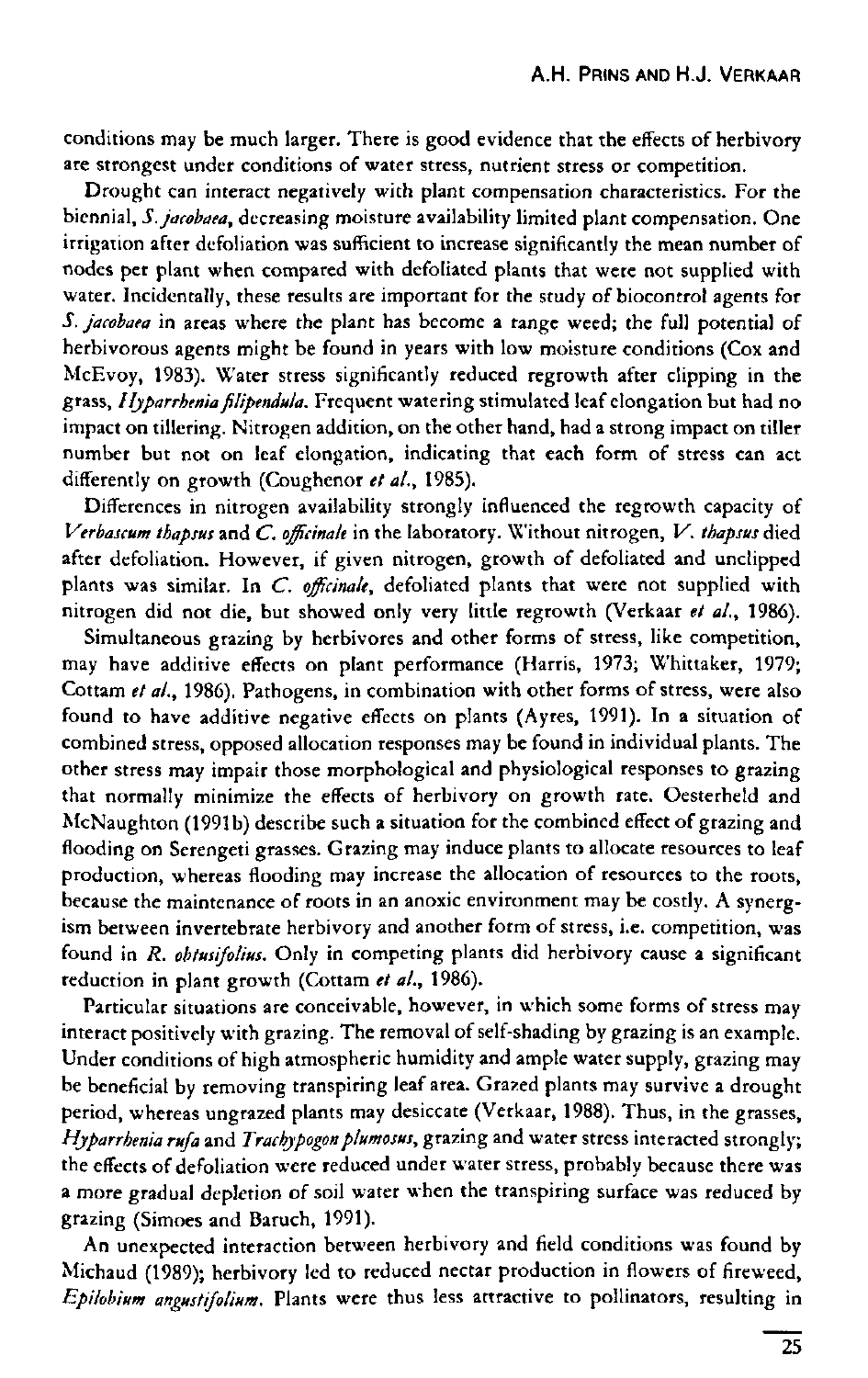reduced female and male fitness. As already mentioned, for a better understanding of the effects of herbivory on plant fitness, field studies are preferable, and both male and female fitness must be examined, a point made again by Parker in Chapter 12. Few studies have looked at effects on female fitness, and not a single study has examined male fitness. To understand compensation in an evolutionary context, the latter is by far the most important issue that should be addressed in herbivory experiments.

## 2.5 Overcompensation

During the last two decades, debate about the beneficial effects of herbivores has engaged plant ecologists. Although compensatory productivity, enabling plants to replace tissue lost to herbivores, was discussed by Eaton in 1931, the possibility of overcompensation was not considered until the much cited paper of Owen and Wiegert (1976). In this theoretical study, they proposed that an extension of the period of leaf fall, through the effects of primary consumers, might increase decomposition and, therefore, nutrient conservation and utilization efficiency, thus resulting in an overall increase in plant fitness. However, there has been little evidence until recently that plants subjected to herbivory actually increase their production.

Increased fitness can only be demonstrated if grazed plants are larger or form more numerous offspring at the end of the season than ungrazed plants (Westoby, 1989). (Again, we stress that not only female fitness, i.e. seed production, but also male fitness has to be examined as an important component of (over)compensation.) Reviews by Belsky (1986), drawing attention to the imperfect experimental design and statistical analyses of studies that claim overcompensation, and by Verkaar (1988), directing attention to the physiological background of overcompensation, demonstrate that beneficial effects of herbivores on individual plants are seldom found. Although numerous studies have shown a constant or increased yield in attacked plants, these studies have almost invariably focused on a single organ. Field experiments, in which removal of stem apices from *Ipomopsis aggregata* resulted in a 2.4-fold increase in seed production, did, however, focus on above-ground as well as below-ground plant parts. Comparable laboratory experiments showed that seed production was also significantly increased, though to a smaller extent. The plant seems to have evolved to depend on herbivory to achieve its greater fitness. In this special case, herbivory was restricted to only a short period at the start of the growing season, but more than 7 0% of plants were severely damaged (Paige and Whitham, 1987).

As pointed out by Crawley (1987), it may be unclear at first why ungrazed plants do not also have a comparable, second burst of flowering after the period of herbivory has passed. However, a simple model by van der Meijden (1990) illustrates the advantage to a genotype which does not invest all its resources in early season growth, but is able to accelerate stem growth after herbivory, compared with a genotype that invests all its resources in growth before herbivory. Herbivory simply seems to be a trigger for growth in this species (van der Meijden, 1990). Ungrazed plants do not have such a trigger, so do not respond with a second burst of flowering.

Maschinsky and Whitham (1989) found evidence for a continuum of compensatory responses to vertebrate herbivory in Ipomopsis arizonica. In their study, the most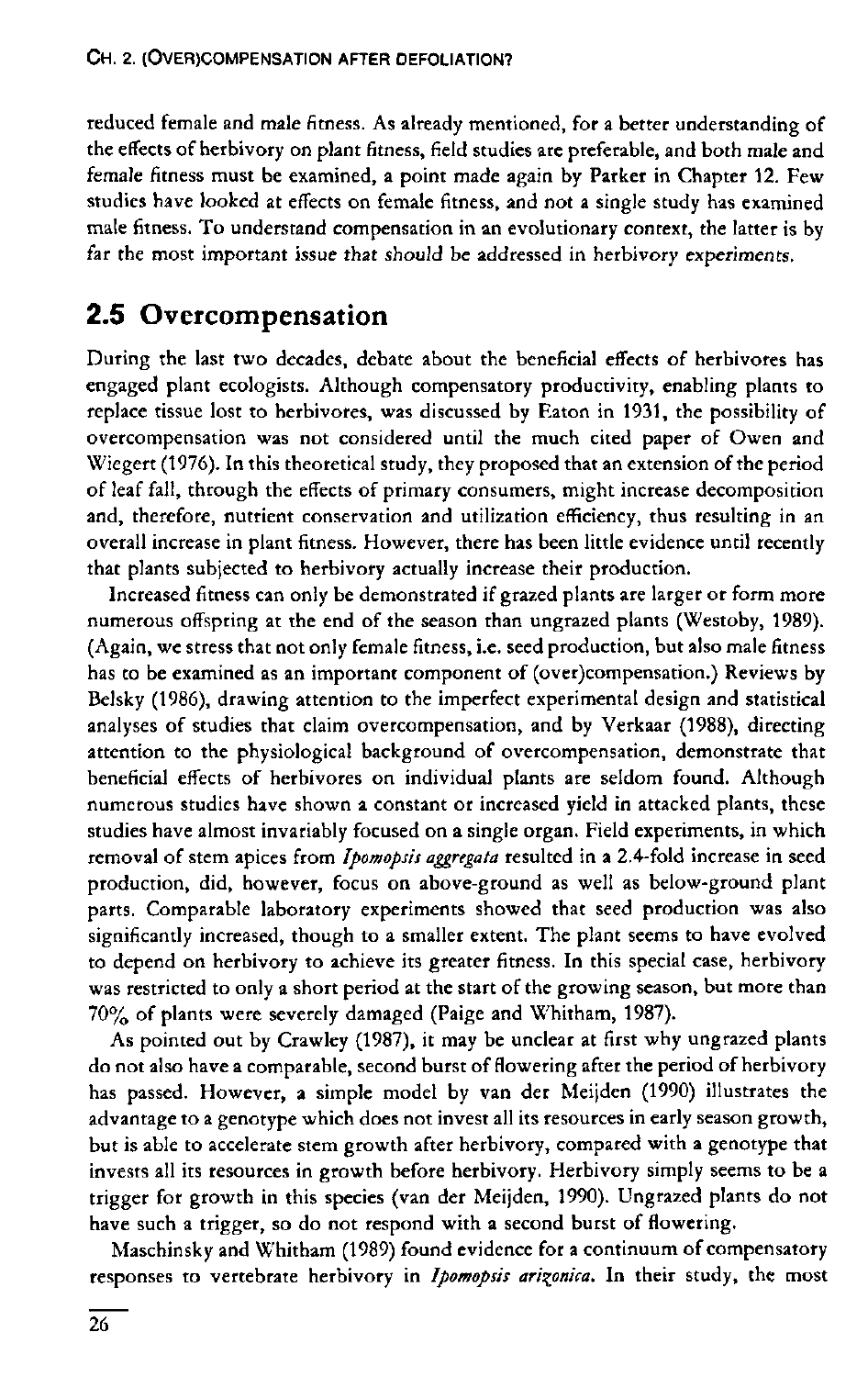common response to herbivory was compensation. Overcompensation was found in grazed plants that were supplied with additional nutrients and moreover were not competing with neighbours. Undercompensation was found when nutrient availability was low and *I. arizonica* was growing in mixture with grasses. This concept of a continuum in reactions of plants to herbivory (Maschinsky and Whitham, 1989) is an important contribution to the debate concerning a possible beneficial effect of herbivores to plants.

Until now, most physiological studies on the plant's reaction to herbivory have been concerned with single mechanisms, such as increased photosynthesis or a changed allocation pattern. We challenge plant physiologists to join this discussion by extending their studies to the physiological mechanisms that may lead to overcompensation. This would give an important stimulus to the debate on overcompensation.

## Acknowledgements

We wish to thank Tom de Jong, Peter Klinkhamer, Rinny Kooi, Thom van Rossum and Geert van Wirdum for critically reading the manuscript.

## References

- Alcock, M.B. (1964) The physiological significance of defoliation on the subsequent regrowth of grass-clover mixtures and cereals. In: *Gracing in Terrestrial and Marine Environments.*  Symposium British Ecological Society. Blackwell, Oxford, pp. 25—41.
- Ayres, P.G. (1991) Growth responses induced by pathogens and other stresses. In: *Responses of Plants to Multiple Stesses* (eds H.J. Mooney, E.J. Pell and W.E. Winner). Academic Press, London, pp. 227-248.
- Baur-Höch, B., Mächler, F. and Nösberger, J. (1990) Effect of carbohydrate demand on the remobilization of starch in stolons and roots of white clover *{Trifolium repens* L.) after defoliation. *J. Exp. Bot.* 41, 573-578.
- Belsky, A.J. (1986) Does herbivory benefit plants? A review of the evidence. *Am. Nat.* **127,**  870-892.
- Benner, B.L. (1988) Effects of apex removal and nutrient supplementation on branching and seed production in *Tblaspi arvense* (Brassicaceae). *Am.]. Bot.* **75,** 645-651.
- Bentley, S. and Whittaker, J.B. (1979) Effects of grazing by a chrysomelid beetle, *Gastrophysa viridula,* on competition between *Rumex obtusijolius* and *Rumex crispus. J. Ecol.* 67, 79-90.
- Bergström, R. and Danell, K. (1987) Effects of simulated winter browsing by moose on morphology and biomass of two birch species. / . *Ecol.* **75,** 533-544.

Brouwer, R. (1962a) Distribution of dry matter in the plant. *Netb. J. Agric. Sei.* 10, 361-376.

- Brouwer, R. (1962b) Influence of temperature of the root medium on the growth of seedlings of various crop plants. *Mededel. LBS.* **175,** 11-18.
- Brouwer, R. (1963) Some aspects of the equilibrium between overground and underground plant parts. *Mededel. LBS.* **213,** 31-39.
- Brouwer, R. (1983) Functional equilibrium: sense or nonsense? *Netb. J. Agric. Sei.* **31,** 335-348.
- Caldwell, M.M., Richards, J.H., Johnson, D.A., Nowak, R.S. and Dzurec, R.J. (1981) Coping with herbivory: photosynthetic capacity and resource allocation in two semiarid *Agropyron*  bunchgrasses. *Oecologia* 50, 14-24.

Cockfield, S.D. and Potter, D.A. (1986) Interaction of *Euonymus* scale (Homoptera: Diaspididae)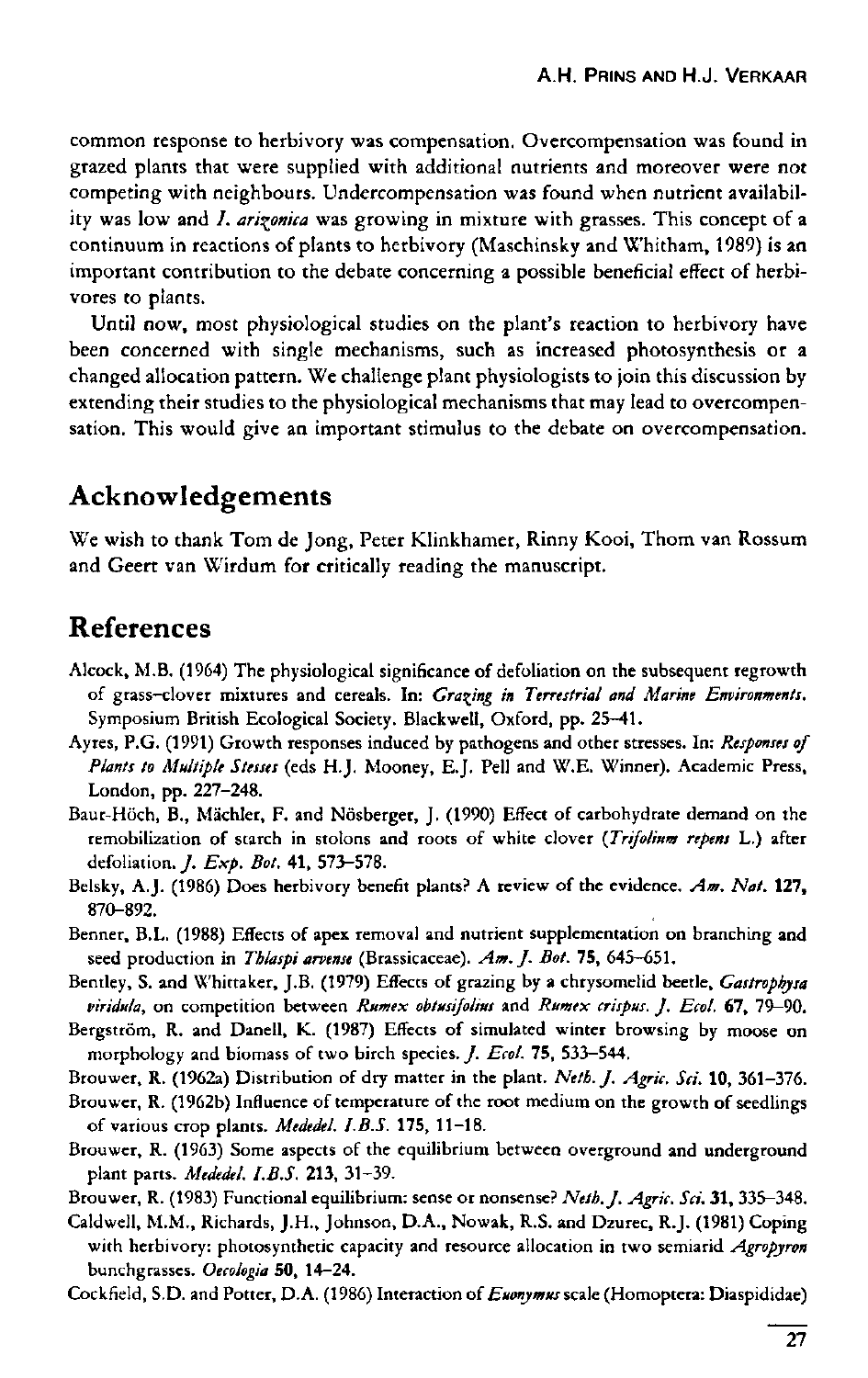feeding damage and severe water stress on leaf abscission and growth of *Euonymus fortunei. Oecologia* **71,** 41-46.

- Cottam, D.A., Whittaker, J.B. and Malloch, A.J.C. (1986) The effects of chrysomelid beetle grazing and plant competition on the growth of *Rumex obtusifolius. Oecologia* 70, 452-456.
- Coughenor, M.B., McNaughton, S.J. and Wallace, L.L. (1985) Responses of an African tall-grass *{Hyparrhenia filipendula* Stapf.) to defoliation and limitations of water and nitrogen. *Oecologia* 68, 80-86.
- Cox, CS . and McEvoy, P.B. (1983) Effect of summer moisture stress on the capacity of tansy ragwort *{Seneciojacobaea)* to compensate for defoliation by the cinnabar moth *{Tyriajacobaeae). J. Appl. Eco/.* 20, 225-234.
- Crawley, M.J. (1987) Benevolent herbivores? *Trends Ecol. Evol.* 2, 167-168.
- Culvenor, R.A., Davidson, I.A. and Simpson, R.J. (1989) Regrowth by swards of subterranean clover. 2. Carbon exchange in shoot, root and nodule. *Ann. Bot.* 64, 557-567.
- Culvenor, R.A. and Simpson, R.P. (1991) Mobilization of nitrogen in swards of *Trifolium subterraneum L.* during regrowth after defoliation. *New Phytol.* **117,** 81-90.
- Cyr, D.A. and Bewley, D.J. (1990) Seasonal variation in nitrogen storage reserves in the roots of leafy spurge *{Euphorbia esula)* and responses to decapitation and defoliation. *Physiol. Plant*  78, 361-366.
- Danell, K., Huss-Danell, K. and Bergström, R. (1985) Interactions between browsing moose and two species of birch in Sweden. *Ecology* **66,** 1867-1878.
- Doak, D.F. (1991) The consequences of herbivory for dwarf fireweed: different time scales, different morphological scales. *Ecology* 72, 1397-1407.
- Dyer, M.I., Acra, M.A., Wang, G.M., Coleman, D.C., Freckman, D.W., McNaughton, S.J. and Strain, B.R. (1991) Source-sink carbon relations in two *Panicum coloratum* ecotypes in response to herbivory. *Ecology* 72, 1472-1483.
- Eaton, F.M. (1931) Early defloration as a method of increasing cotton yield, and the relation of fruitfulness to fiber and boll characters, *]. Agric. Res.* 42, 447—462.
- van Emden, H.F. (1990) The effect of *Brevicoryne brassicae* on leaf area, dry matter distribution and amino acids of the Brussels sprout plant. *Ann. Appl. Biol.* **116,** 199-204.
- Fajer, E.D., Bowers, M.D. and Bazzaz, F.A. (1991) Performance and allocation patterns of the perennial herb, Plantago lanceolata in response to simulated herbivory and elevated CO<sub>2</sub> environments. *Oecologia* 87, 37-42.
- Harris, P. (1973) Insects in the population dynamics of plants. In: *Insect/plant relationships.*  Symposia of the Royal Entomological Society of London, Volume 6 (ed. H.F. van Emden). Blackwell, Oxford, pp. 201-209.
- Harris, P., Thomson, L.S., Wilkinson, A.T.S. and Neary, M.E. (1978) Reproductive biology of tansy ragwort, climate and biological control by the cinnabar moth. In: *Proceedings IV International Symposium on Biological Control of Weeds* (ed. I.E. Freeman), pp. 163-173.
- Ingham, R.E. and Detling, J.K. (1986) Effects of defoliation and nematode consumption on growth and leaf gas exchange in *Bouteloua curtipendula. Oikos* 46, 23-28.
- Inouye, D.W. (1982) The consequences of herbivory: a mixed blessing for *furinea mollis*  (Asteraceae). *Oikos* 39, 269-272.
- Islam, Z. and Crawley, M.J. (1983) Compensation and regrowth in ragwort *{Seneciojacobaea)*  attacked by cinnabar moth *{Tyriajacobaeae). J. Ecol.* **71,** 829-843.
- Jaramillo, V.J. and Detling, J.K. (1988) Grazing history, defoliation, and competition: effects on shortgrass production and nitrogen accumulation. *Ecology* 69, 1599-1608.
- de Jong, T.J. and Klinkhamer, P.G.L. (1991) Early flowering in *Cynoglossum officinale* L. constraint or adaptation? *Func. Ecol.* 5, 750-756.
- Kolodny-Hirsch, D.M., Saunders, J. A. and Harrison, F.P. (1986) Effects of simulated tobacco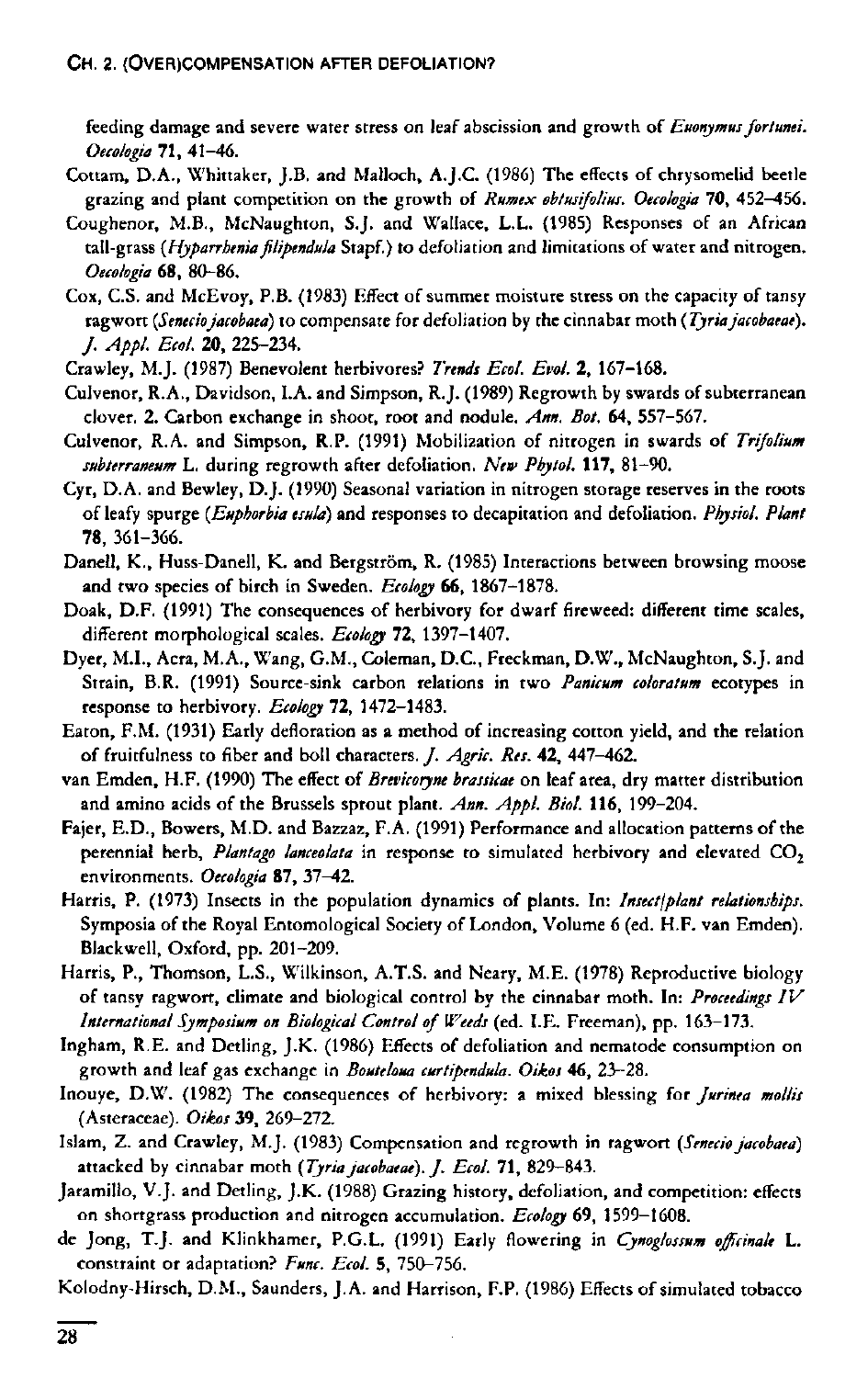hornworm (Lepidoptera: Sphingidae) defoliation on growth dynamics and physiology of tobacco as evidence of plant tolerance to leaf consumption. *Environ. Entomol.* 15, 1137-1144.

- Larsson, S. (1983) Effects of artificial defoliation on stem growth in *Salix smithiana* grown under intensive culture. *Acta Oecol. Oecol. Applic.* 4, 343-349.
- Leather, S.R. (1986) Insects on bird cherry. I. The bird cherry ermine moth, *Yponomeuta evonymelius. Entomol. Gas^.* 37, 209-213.
- Leather, S.R. (1988) Consumers and plant fitness: coevolution or competition? *Oikos* 53, 285-288.
- Louda, S.M. (1984) Herbivore effect on stature, fruiting, and leaf dynamics of a native crucifer. *Ecology* 65, 1379-1386.
- Marriot, C.A. and Haystead, A. (1990) The effect of defoliation on the nitrogen economy of white clover: regrowth and the remobilization of plant organic nitrogen. *Ann. Bot.* 66, 465-474.
- Maschinsky, J. and Whitham, T.G. (1989) The continuum of plant responses to herbivory: the influence of plant association, nutrient availability, and timing. *Am. Nat.* **134,** 1-19.
- van der Meijden, E. (1990) Herbivory as a trigger for growth. *Fund. Ecol.* 4, 597-598.
- Michaud, J.P. (1989) Nectar accumulation in flowers of fireweed, *Epilobium angustifolium*  (Onograceae), in response to simulated defoliation./. *Apic. Res.* 28, 181-186.
- Neales, T.F. and Incoll, L.D. (1968) The control of leaf photosynthesis rate by the level of assimilate concentration in the leaf: a review of the hypothesis. *Bot. Rev.* **34,** 107-125.
- Nooden, L.D. (1980) Senescence in the whole plant. In: *Senescence in Plants* (ed. K.V. Thimann). CRC Press, Boca Raton, FL, pp. 219-258.
- Nowak, R.S. and Caldwell, M.M. (1984) A test of compensatory photosynthesis in the field: implications for herbivory tolerance. *Oecologia* 61, 311-318.
- Oesterheld, M. and McNaughton, S.J. (1991a) Effect of stress and time for recovery on the amount of compensatory growth after grazing. *Oecologia* 85, 305-313.
- Oesterheld, M. and McNaughton, S.J. (1991b) Interactive effect of flooding and grazing on the growth of Serengeti grasses. *Oecologia* 88, 153-156.
- Olson, B.E. and Richards, J.H. (1988a) Annual replacement of the tillers of*Agropyron desertorum*  following grazing. *Oecologia* 76, 1-6.
- Olson, B.E. and Richards, J.H. (1988b) Spatial arrangement of tiller replacement in *Agropyron desertorum* following grazing. *Oecologia* 76, 7-10.
- Owen, D.F. and Wiegert, R.G. (1976) Do consumers maximize plant fitness? *Oikos 21,*488-492.
- Paige, K.N. and Whitham, T.G. (1987) Overcompensation in response to mammalian herbivory: the advantage of being eaten. *Am. Nat.* **129,** 407-416.
- Paul, N.D. and Ayres, P.G. (1986) The effects of infection by rust *(Puccinia lagenophorat* Cooke) on the growth of groundsel *(Senecio vulgaris* L.) cultivated under a range of nutrient concentrations. *Ann. Bot.* 58, 321-331.
- Polley, H.W. and Detling, J.K. (1989) Defoliation, nitrogen and competition: effects on plant growth and nitrogen nutrition. *Ecology* 70, 721-727.
- Prins, A.H., Verkaar, H.J. and M. van den Herik (1989) Responses of *Cynoglossum officinale* L. and *Senecio jacobaea* L. to various degrees of defoliation. *New Pbytol.* **Ill ,** 725-731.
- Reichman, O.J. and Smith, S.C. (1991) Responses to simulated leaf and root herbivory by a biennial, *Tragopogon dubius. Ecology* 72, 116-124.
- Richards, J.H. (1984) Root growth response to defoliation in two *Agropyron* bunchgrasses: field observations with an improved root periscope. *Oecologia* 64, 21-25.
- Royalty, R.N. and Perring, T.M. (1989) Reduction in photosynthesis of tomato leaflets caused by tomato russet mite (Acari: Eriophyidae). *Environ. Entomol.* 18, 256-260.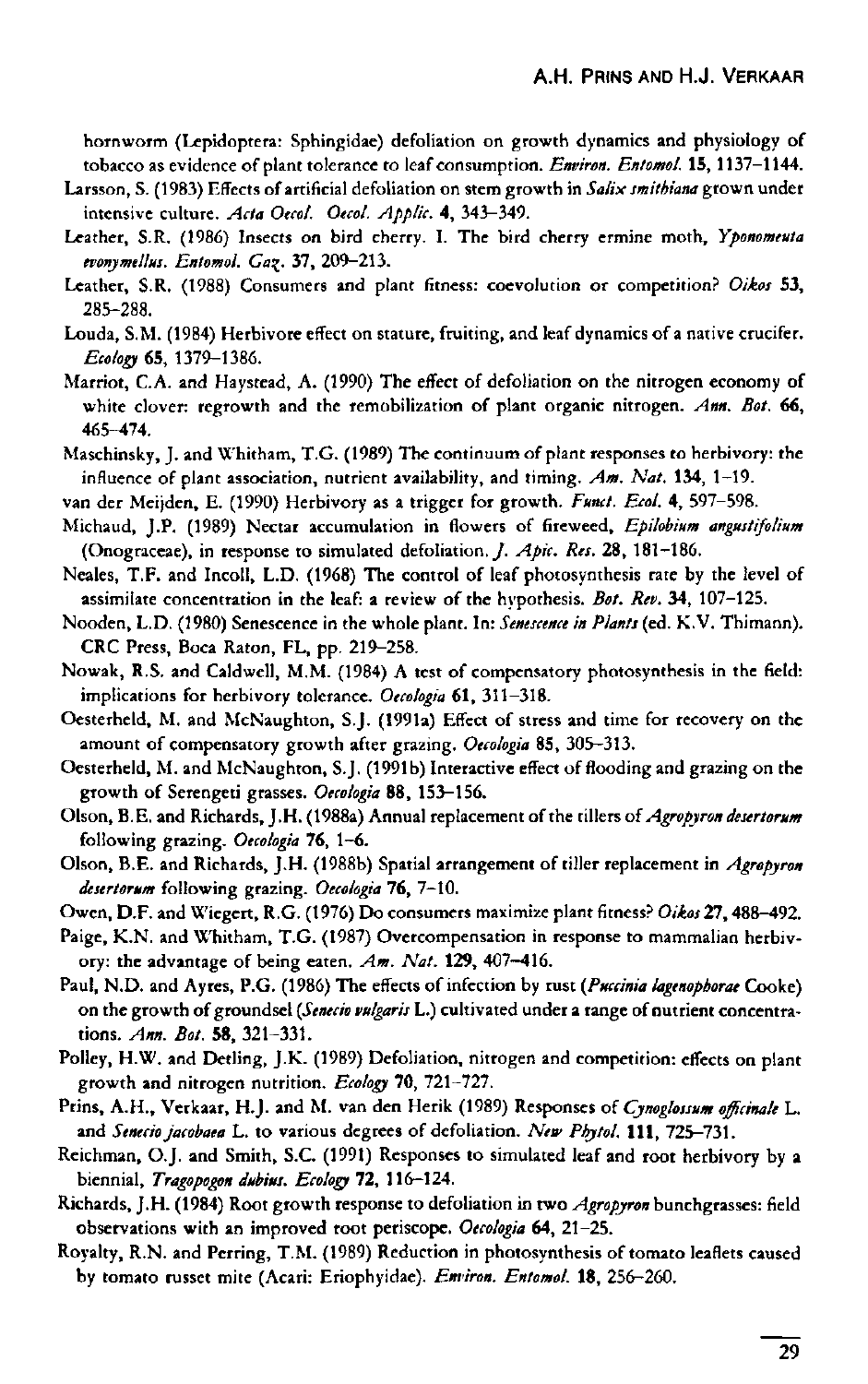Ruess, R.W. (1988) The interaction of defoliation and nutrient uptake in *Sporobolus kentrophyllus,*  a short grass species from the Serengeti Plains. *Oecologia* 77, 550-556.

Salisbury, F.B. and Ross, C.W. (1985) *Plant Physiology,* 3rd edition. Wadsworth, Belmont, CA.

- Seastedt, T.R., Crossley, D.A.Jr. and Hargrove, W.J. (1983) The effect of low-level consumption by canopy arthropods on the growth and nutrient dynamics of black locust and red maple trees in the southern Appalachians. *Ecology* 64, 1040-1048.
- Shields, E.J. and Wyman, J.A. (1984) Effects of defoliation at specific growth stages on potato yields./. *Econ. Entomol.* 77, 1194-1199.
- Simoes, M. and Baruch, Z. (1991) Responses to simulated herbivory and water stress in two tropical C4 grasses. *Oecologia* 88, 173-180.
- Smith, D. and Silva, J.P. (1969) Use of carbohydrate and nitrogen root reserves in the regrowth of alfalfa from greenhouse experiments under light and dark conditions. *Crop Sei.* 9, 464-467.
- Solomon, B.P. (1983) Compensatory production in *Solanum carolimnse* following attack by a host-specific herbivore. *J. Ecol.* 71, 681-690.
- Stamp, N.E. (1984) Effect of defoliation by checkerspot caterpillars *(Euphydryas phaeton)* and sawfly larvae *(Macrophya nigra* and *Tenthredo grandis)* on their host plants *(Chelone* spp.). *Oecologia* 63, 275-280.
- Sweet, G.B. and Wareing, P.P. (1966) Role of plant growth in regulating photosynthesis. *Nature* **210,** 77-79.
- Taylor, W.E. and Bardner, R. (1968) Effect of feeding by larvae of *Phaedon cochleariae* (F.) and *Plutella maculipennis* (Curt.) on the yield of radish and turnip plants. *Ann. Appl. Biol.* 62, 249-252.
- Thimann, K.V. (1980) The senescence of leaves. In: *Senescence in Plants* (ed. K.V. Thimann). CRC Press, Boca Raton, Florida, pp. 86-115.
- Thimann, K.V. (1987) Plant senescence: a proposed integration of the constituent processes. In: *Plant Senescence: Its Biochemistry and Physiology* (eds W.W. Thomson, E. A. Nothnagel and R.C. Huffaker). Proc. X Annual Symposium in Plant Physiology, pp. 1-19.
- Verkaar, H.J. (1988) Are defoliators beneficial for their host plants in terrestrial ecosystems a review. *Acta Bot. Neerl.* 37, 137-152.
- Verkaar, H.J., van der Meijden, E. and Breebaart, L. (1986) The responses of *Cynoglossum officinale* L. and *Verbascum thapsus* to defoliation in relation to nitrogen supply. *New Phytol.*  **104,** 121-129.
- Vranjic, J.A. and Gullan, P.J. (1990) The effect of a sap-sucking herbivore, *Eriococcus coriaceus*  (Homoptera: Eriococcidae), on seedling growth and architecture in *Eucalyptus blakelyi. Oikos*  59, 157-162.
- Wallace, L.L., McNaughton, S.J. and Coughenor, M.B. (1984) Compensatory photosynthetic responses of three African grassland species to different fertilization, watering, and clipping regimes. *Bot. Ga\.* **145,** 151-156.
- Walters, D.R. and Ayres, P.G. (1983) Changes in nitrogen utilization and enzyme activities associated with CO<sub>2</sub> exchanges in healthy leaves of powdery mildew-infected barley. Physiol. *Plant Pathol.* 23, 447-459.
- Wareing, P.F., Khalifa, M.M. and Treharne, K.J. (1968) Rate limiting processes in photosynthesis at saturating light intensities. *Nature* **220,** 453-457.
- Wareing, P.F. and Patrick, J. (1975) Source-sink relations and the partition of assimilates in the plant. In: *Photosynthesis and Productivity in Different Environments* (ed. J.P. Cooper). Cambridge University Press, Cambridge, pp. 481-499.
- Westoby, M. (1989) Selective forces exerted by vertebrate herbivores on plants. *Trends Ecol. Evol.* 4, 115-117.

Whittaker, J.B. (1979) Invertebrate grazing, competition and plant dynamics. In: *Population*